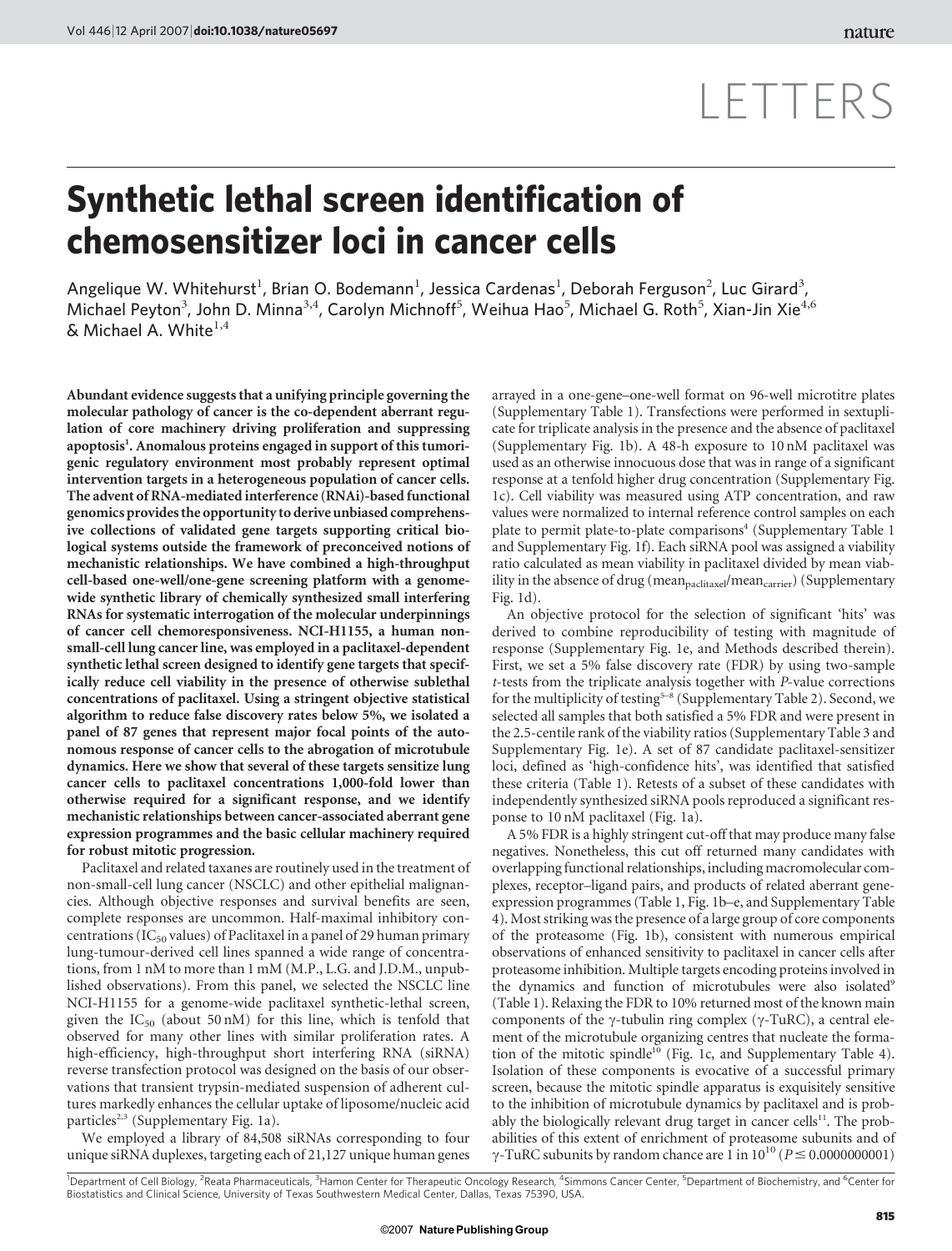Table 1 <sup>|</sup> High-confidence hit list

| Symbol                          | Comments; motifs                                            | Symbol                            | Comments; motifs                                     |
|---------------------------------|-------------------------------------------------------------|-----------------------------------|------------------------------------------------------|
| Proteasome                      |                                                             | Transcription                     |                                                      |
| PSMA6                           | Proteasome subunit                                          | RP <sub>9</sub>                   | ZnF_C2HC                                             |
| PSMA7                           | Proteasome subunit                                          | ZFPM1                             | $ZnF_C2H2(x9)$                                       |
| PSMA8 (MGC26605)                | Proteasome subunit                                          | ZNF503                            | ZnF_C2H2                                             |
| PSMB1                           | Proteasome subunit                                          | <b>ZNF585A</b>                    | KRAB; ZnF C2H2(x21)                                  |
| PSMC3                           | Proteasome subunit                                          | C11ORF30                          | ENT                                                  |
| PSMD1                           | Proteasome subunit                                          | TRIM15                            | RING, BBOX, PRY, SPRY                                |
| PSMD3                           | Proteasome subunit                                          |                                   |                                                      |
| Microtubule-related             |                                                             | Translation<br>RARSL              | Arginyl-tRNA synthetase-like; Arg_S Core, tRNA-      |
|                                 |                                                             |                                   | synt_1d_C                                            |
| TUBGCP2                         | γ-TURC subunit; Spc97_Spc98                                 | LOC390876                         | Similar to 60S ribosomal protein L35; coiled-coil    |
| TUBA8                           | $\alpha$ -Tubulin                                           | LOC388568                         | Similar to ribosomal protein S15 isoform             |
| DNHD1 (FLJ32752)                | Dynein heavy-chain subunit                                  | <b>SYMPK</b>                      |                                                      |
| DNAH10 (FLJ43808)               | Dynein heavy-chain subunit                                  | <b>SYNCRIP</b>                    | <b>RRM</b>                                           |
| TBL1Y                           | Transducin (β)-like 1Y-linked; LisH, WD40                   | <b>BCDIN3 (FLJ20257)</b>          | Bin3, PrmA                                           |
| MPP7                            | MAGUK family; L27, PDZ_signalling, SH3,                     | LOC144233                         | Bin3                                                 |
|                                 | <b>GMPK</b>                                                 |                                   |                                                      |
| Post-translational modification |                                                             | Channel                           |                                                      |
| FBXO18                          | FBOX, UvrD-helicase                                         | ATP6V0D2                          | Lysosomal H <sup>+</sup> transporter; vATP-synt_AC39 |
| <b>RAI17</b>                    | Similar to PIAS; zf-MIZ                                     | SLC34A3                           | Solute carrier; Na_Pi_cotrans                        |
| <b>RNF151</b>                   | <b>RING</b>                                                 |                                   |                                                      |
| LOC389822 (DKFZp434E1818)       | Transmembrane, RING                                         | Membrane protein                  |                                                      |
| LOC401506 (new LOC648245)       | <b>RING</b>                                                 | <b>BEAN</b>                       | Transmembrane, basic domain                          |
| HS6ST2                          | Heparan sulphotransferase                                   | LRRTM1                            | LLRNT, LRR $(\times$ 9), transmembrane               |
| GAL3ST4                         | Galactose sulphotransferase                                 | MGC31967                          | Transmembrane, C-C                                   |
| MGC4655                         | Galactosyl_T                                                | TMC05 (MGC35118)                  | Transmembrane, C-C                                   |
|                                 |                                                             |                                   |                                                      |
| Cell adhesion/ECM receptor      |                                                             | Other                             |                                                      |
| <b>PAPLN</b>                    | Proteoglycan-like sulphated glycoprotein;<br>TSP1.KU, IGcam | PDDC1 (FLJ34283)                  | GATase1_Hsp31_like                                   |
| KIAA1920                        | Similar to chondroitin sulphate proteoglycan 4              | C14ORF148                         | Predicted NADP oxidoreductase; P5CR                  |
| LRFN5                           | LRR, COG4886, IGcam, transmembrane                          | <b>CWF19L2</b>                    | Similar to CWF19; CwfJ_C_1, CwfJ_C_2                 |
| MGC33424                        | IG_FLMN, CAP10, KDEL                                        | PRICKLE1                          | Planar cell polarity, nuclear receptor for REST; PET |
|                                 |                                                             |                                   | LIM (×3)                                             |
| C <sub>1</sub> QTNF3            | C1q                                                         | CA10                              | Carbonic anhydrase; alpha_CARP_X_XI_like             |
| ITIH5                           | VIT, vWA_interalpha_trypsin_inhibitor                       | FAM14B                            | Similar to ISG12, aIFN-inducible; Ifi-6-16           |
| IGSF21 (MGC15730)               | <b>IGcam</b>                                                | <b>TIP39</b>                      | PTHR2 ligand                                         |
|                                 |                                                             | HSN <sub>2</sub>                  | Hereditary sensory neuropathy locus                  |
| Gametogenesis-associated/cancer |                                                             |                                   |                                                      |
| testis antigens                 |                                                             |                                   |                                                      |
| <b>ACRBP</b>                    | sp32, Kazal                                                 | Unknown                           |                                                      |
| FMR1NB                          | Transmembrane $(\times 2)$ , basic domain                   | NOD <sub>9</sub>                  | NACHT, LRR                                           |
| STARD6                          | <b>START</b>                                                | F25965                            |                                                      |
| FSIP1                           | CC(x2)                                                      | LOC348262                         |                                                      |
|                                 |                                                             | C8orf33 (FLJ20989)                |                                                      |
| Receptor                        |                                                             | ANKRD41 (FLJ39369)                | Ankyrin domains (ANK)                                |
| NTNG2                           | LamNT, EGF_Lam                                              | CCDC38 (FLJ40089)                 | Coiled-coil                                          |
| GPR144                          | PTX, GPS, 7transmembrane_2                                  | C2orf33 (GL004)                   | <b>DUF800</b>                                        |
| <b>PDCL</b>                     | Similar to phosducin                                        | NLF1 (LOC145741)                  | $NF$ - $\kappa B$ target gene                        |
|                                 |                                                             | BU077088 (LOC284409)              | Transmembrane                                        |
| Ras family                      |                                                             | BX103302 (LOC284931)              |                                                      |
| FGD4                            | FYVE, RhoGEF and PH-domain-containing 4                     | LOC340109                         |                                                      |
| FLJ32810                        | Rho_GAP, SH3                                                | C21orf111 (LOC388830)             |                                                      |
| SIPA1L2                         | Rap GAP, PDZ signalling                                     | LOC400236                         |                                                      |
| RAB9A                           | RAB                                                         | LOC400861                         |                                                      |
| SYT13                           | Rab effector; C2                                            | LOC55924                          |                                                      |
|                                 |                                                             | LOC56181                          | <b>DUF729</b>                                        |
|                                 |                                                             | MGC10701                          |                                                      |
|                                 |                                                             | MGC15634                          |                                                      |
|                                 |                                                             | LOC56390 (LOC388497)<br>LOC257396 |                                                      |
|                                 |                                                             |                                   |                                                      |

and 1 in  $3 \times 10^9$  ( $\gamma$ -TuRC,  $P \le 0.000000003$ ), respectively, as calculated by hypergeometric distribution analysis.

A surprising observation was the enrichment of genes, the expression of which is normally restricted to the testis. Four of these are known to encode tumour antigens that are markedly upregulated in many tumour types including NSCLC, breast cancer and melanoma (Fig. 1e;  $P \le 0.003$  (hypergeometric distribution)). The restricted expression pattern and immunogenicity of cancer/testis antigens (CT antigens) has driven forward efforts for their use in cancer vaccines even in the absence of functional information $12$ . Their identification in this screen suggests the obligatory participation of some CT antigens in aberrant cancer-cell regulatory programmes.

To probe the extent of chemosensitization that can be conferred by target gene depletion, a panel representing six functionally diverse groups from the 'high-confidence' hit list was selected. This panel included the following: CT-antigen ACRBP; the proteasome subunit PSMA6; the  $\gamma$ -TuRC protein TUBGCP2; a heparin sulphate transferase, HS6ST2, with significantly enriched expression in lung tumour tissue compared with normal lung (L.G. and J.D.M., unpublished observations); a vacuolar ATPase subunit, ATP6V0D2, expressed from a locus amplified in several lung cancer lines; and FGD4, a CDC42 activator. As controls for 'off-target' siRNA phenomena, we verified that each siRNA pool resulted in target gene knockdown, that at least two single siRNAs would recapitulate the phenotype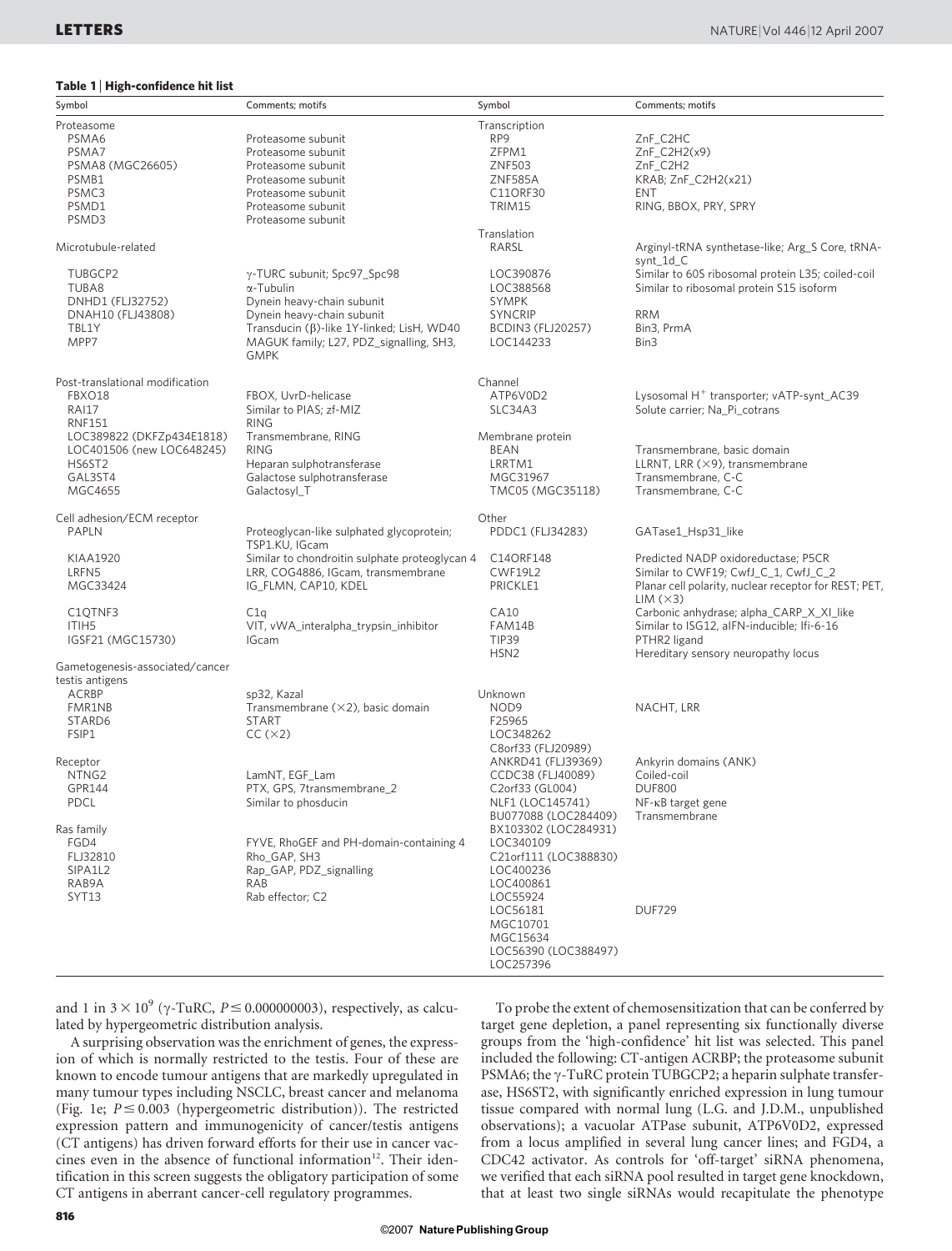when tried separately, and that distinct pools of four more independent siRNAs against each gene also resulted in target knockdown and paclitaxel sensitization (Supplementary Fig. 2a–d).

We next examined the consequence of target depletion on responses to a broad range of concentrations of paclitaxel, vinorelbine and gemcitabine. Paclitaxel and vinorelbine impair mitotic spindle assembly through independent mechanisms that suppress microtubule dynamics<sup>11</sup>. In contrast, gemcitabine induces replicationstress-dependent apoptosis through DNA chain termination<sup>13</sup>. Several targets displayed significant collaboration with paclitaxel concentrations 1,000-fold below that used for the primary screen (Fig. 2a). Exposure to paclitaxel for a further 24–48 h magnified these differences: some groups responded to paclitaxel concentrations 10,000-fold lower than otherwise required (Fig. 2d). Cell survival curves and colony assays suggest that the decrease in cell number is a consequence of cell death rather than a transient delay in proliferation (Supplementary Fig. 3a, b). Some targets also significantly enhanced sensitivity to vinorelbine but, for the most part, only at concentrations at which vinorelbine alone detectably impaired cell viability (Fig. 2b). In contrast, target depletion had no remarkable



Figure 1 <sup>|</sup> Functional relationships among candidate paclitaxel-sensitizing siRNA targets. a, Retests of a panel of independently synthesized siRNA pools targeting candidate genes that modulate paclitaxel sensitivity. Results are cell viability normalized to control siRNA-transfected samples and are shown as means and s.e.m. for  $n = 3$ . Black bars, no paclitaxel; white bars, 10 nM paclitaxel. b, Proteasome. Red shading indicates satisfaction of 5% FDR, pink shading indicates satisfaction of 10% FDR. c,  $\gamma$ -TuRC and related components of the mitotic spindle apparatus. Shading is as in b. d, Ligand– receptor pairs. Shading is as in b. e, CT antigens. Results are viability normalized as a percentage of control siRNA transfected samples (DLNB14) and are shown as means and s.e.m. Black bars, 0 nM paclitaxel; white bars, 10 nM paclitaxel. siRNA gene shading is as in b. Values are representative of a minimum of three independent experiments.

consequence on the maximally effective concentration of gemcitabine in H1155 cells, although the non-responding cell population was decreased or eliminated in all cases (Fig. 2c).

The apparent synergy that we observed between target depletion and paclitaxel, in comparison with other chemotherapeutic agents, suggests that genome-wide chemosensitizer screens return molecular components closely related to the mode of action of a particular drug. To test this directly, we examined the consequence of target depletion on the morphology of the mitotic spindle<sup>14</sup>. Depletion of FGD4 resulted in a significant accumulation of otherwise normal-appearing mitotic figures in the absence of paclitaxel, indicating that this protein may be required for support of mitotic progression (Supplementary Fig. 4). Depletion of ACRBP and TUBGCP2, although not detectably affecting mitosis in the absence of drug, resulted in a marked accumulation of multipolar spindles in the presence of 10 nM paclitaxel (Fig. 3a, and Supplementary Fig. 5b). Multipolar spindle accumulation is typical after exposure to higher doses of paclitaxel in H1155 cells as well as in other cancer cell  $types<sup>9,11</sup>$  (data not shown). Simultaneous depletion of MAD2, an obligate component of the spindle assembly checkpoint<sup>14</sup>, reversed the accumulation of mitotic figures with the concomitant appearance



Figure 2 <sup>|</sup> Drug sensitivity profiles. a–c, H1155 transfected with siRNAs targeting the indicated genes (DLNB1 and OR1A2 are control siRNAs) were exposed to paclitaxel (a), vinorelbine (b) or gemcitabine (c) 48 h after transfection at the indicated doses for 48 h. Results are viability normalized to siRNA-transfected samples in the absence of drug and are shown as means and s.e.m. Values are representative of three independent experiments. d, H1155 transfected with siRNAs targeting the indicated genes were treated with paclitaxel 48 h after transfection for the indicated times. Bars are cell viability obtained with Cell Titer Glo and are shown as means and s.e.m.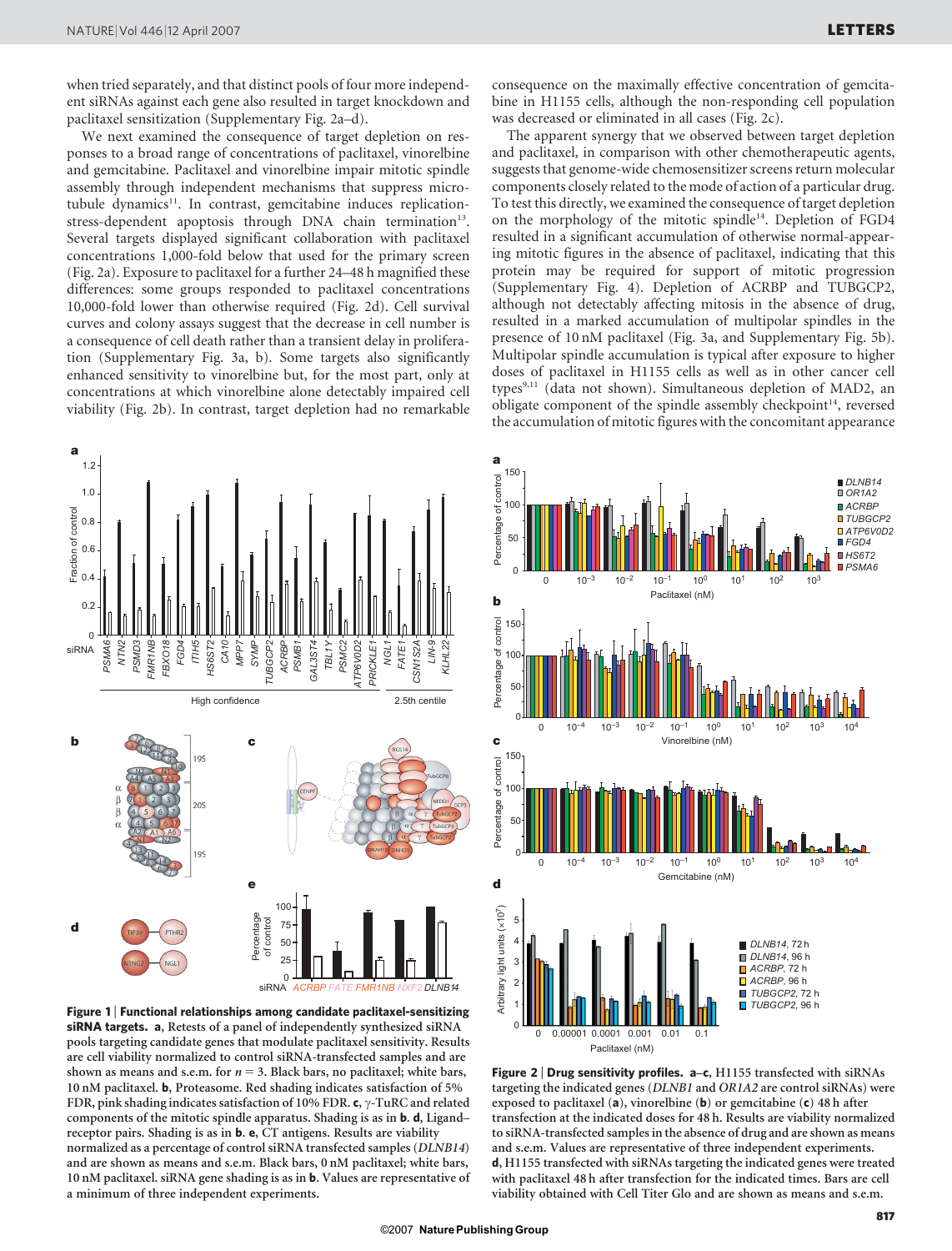of numerous micronucleated cells, indicating mitotic slippage through a defective spindle assembly checkpoint (Fig. 3a). Depletion of PSMA6, HS6ST2 and ATP6V0D2 did not affect mitotic spindle assembly (data not shown).

Given the significant genetic heterogeneity between cancer cell lines we next examined the effect of target depletion on a panel of lung lines, with diverse paclitaxel  $IC_{50}$  values, that included the NSCLC line HCC4017 and normal, non-malignant bronchial epithelial line HBEC30 (ref. 15), isolated from the same individual. Out of 12 targets tested with the patient-matched tumour and normal lines, the depletion of 4 targets selectively sensitized the tumour-derived line to low-dose paclitaxel (Supplementary Fig. 5a). Two of the four sensitizers were in the CT-antigen family. Three out of four CT antigens tested also sensitized at least one additional NSCLC line to low-dose paclitaxel with no measurable consequences on the viability of HBEC30 cells. Not surprisingly, proteasome subunit depletion was



Figure 3 <sup>|</sup> Convergence of paclitaxel and sensitizer gene function on mitotic spindle integrity. a, At 48 h after transfection with the indicated siRNAs, H1155 cells were exposed to the indicated paclitaxel concentrations for 24 h. Microtubules, genomic DNA and centrosomes were revealed by immunostaining with  $\beta$ -tubulin, 4,6-diamidino-2-phenylindole (DAPI) and a-pericentrin, respectively. Arrowheads indicate the formation of micronuclei as a consequence of bypass of MAD2-dependent mitotic spindle checkpoint arrest. Pictures are representative of a minimum of five independent experiments. Pac., paclitaxel. b, siRNA-dependent depletion of ACRBP and MAD2 was verified by immunoblots of whole-cell lysates from a. c, The interphase nuclear morphology of HCC366 cells transfected with the indicated siRNAs was examined with DAPI. Arrowheads indicate cells containing multiple micronuclei. Pictures are representative of a minimum of three independent experiments. d, Collaborative impact of paclitaxel and RTA-203 on H1155 cell viability. Results are viability normalized to untreated control samples (black bar) and are shown as means and s.e.m. Yellow bars, RTA-203 alone; blue bars, paclitaxel alone; green bars, RTA-203 plus paclitaxel at the indicated doses. Values are representative of three independent experiments. e, Percentage apoptosis as indicated by cleaved caspase-3 immunostaining of H1155 cells after a 24-h exposure to 10 nM paclitaxel or 200 nM RTA-203, or a combination of both. Error bars show s.e.m. for four independent experiments.

We also examined the effect of ACRBP or TubGCP2 depletion on mitotic progression in these lines. Although neither ACRBP nor TUBGCP2 depletion affected cell viability as assessed by ATP concentration in H1299 and H2126 NSCLC cells, depletion of these targets did enhance paclitaxel-induced mitotic arrest (Supplementary Fig. 5b). The lack of change in viability may reflect differences in the coupling of spindle assembly checkpoint machinery to apoptosis in different cancer cell lines<sup>16</sup>. Consistent with this was our observation that depleting ACRBP or TUBGCP2 sensitized H1155 cells to paclitaxel-induced caspase activation (Supplementary Fig. 5d), whereas in H2126 cells, depletion of ACRBP collaborated with paclitaxel to inhibit proliferation (Supplementary Fig. 6a). In addition, the depletion of either ACRBP or TUBGCP2 in lung-tumour-derived cell lines lacking a robust spindle assembly checkpoint (HCC366, HCC15 or HCC4017) was sufficient to induce the accumulation of non-proliferating micronucleated cells, which are normally observed after exposure to paclitaxel (Fig. 3c, and Supplementary Fig. 6b, c). These observations highlight the emerging concept that products of anomalous gene-expression programmes can become engaged to buttress the fundamental biological systems required for the proliferative fitness of cancer cells. In a specific sense, aberrant expression of proteins such as ACRBP may contribute to mitotic progression in cancer cells by enhancing the robustness of an otherwise weakened mitotic spindle apparatus.

An expected outcome of genomic chemosensitizer screens is the identification of gene products that are targets of currently available compounds, indicating novel combinatorial therapeutic regimens. Our isolation of the proteasome exemplifies this relationship because collaboration between bortezomib, a proteasome inhibitor, and paclitaxel has been demonstrated clinically<sup>17</sup>. Isolation of ATP6V0D2, a subunit of the vacuolar ATPase (V-ATPase)<sup>18</sup> (Table 1 and Fig. 1a), predicts that lysosomal ATPase-inhibitors may be effective cytocidal agents in combination with paclitaxel. Salicylihalamide A was originally identified as an anti-tumour agent and was subsequently found to target V-ATPase activity directly<sup>19,20</sup>. Exposure of  $H1155$  cells to increasing doses of a synthetic salicylihalamide derivative<sup>21</sup>, RTA 203, together with low-dose paclitaxel revealed a significant collaborative impact on viability at doses well below that required for the activity of a single agent (Fig. 3d, e). This observation highlights the strong predictive power of genome-wide synthetic-lethal screens for identification of productive drug–drug interactions. We have used a highthroughput functional-genomics screening platform, together with an objective 'hit' selection criterion derived from probabilistic judgments of error rates, to produce an unbiased and high-confidence collection of the molecular components modulating chemosensitivity in lung cancer cells. The results reveal major fulcrums of the autonomous response of cancer cells to abrogation of microtubule dynamics; the results also identify therapeutic targets for combinatorial chemotherapy and highlight a major contribution of cancer-associated anomalous gene expression patterns for support of mitotic progression in cancer cells.

#### **METHODS**

All cells were reverse-transfected with siRNA pools complexed with DharmaFECT reagent (optimized for each cell type). Cells were treated 48 h after transfection and viability was assessed after an additional 48 h. For screening data analysis, each siRNA pool was assigned a viability ratio. Viability ratios were ranked by reproducibility between three replicates for each condition, using a two-sample t-test followed by a Benjamini–Hochberg correction. Immunofluorescence was performed with the use of standard fixation and permeabilization protocols. Cells were stained with monoclonal  $\beta$ -tubulin antibodies, polyclonal pericentrin antibodies, bromodeoxyuridine or antibodies against cleaved caspase-3 followed by secondary labelling with secondary fluorescein isothiocyanate-conjugated anti-mouse antibodies or tetramethylrhodamine b-isothiocyanate-conjugated anti-rabbit antibodies. Cells were observed under a Zeiss Axioplan 2E microscope equipped with a Hamamatsu monochrome

818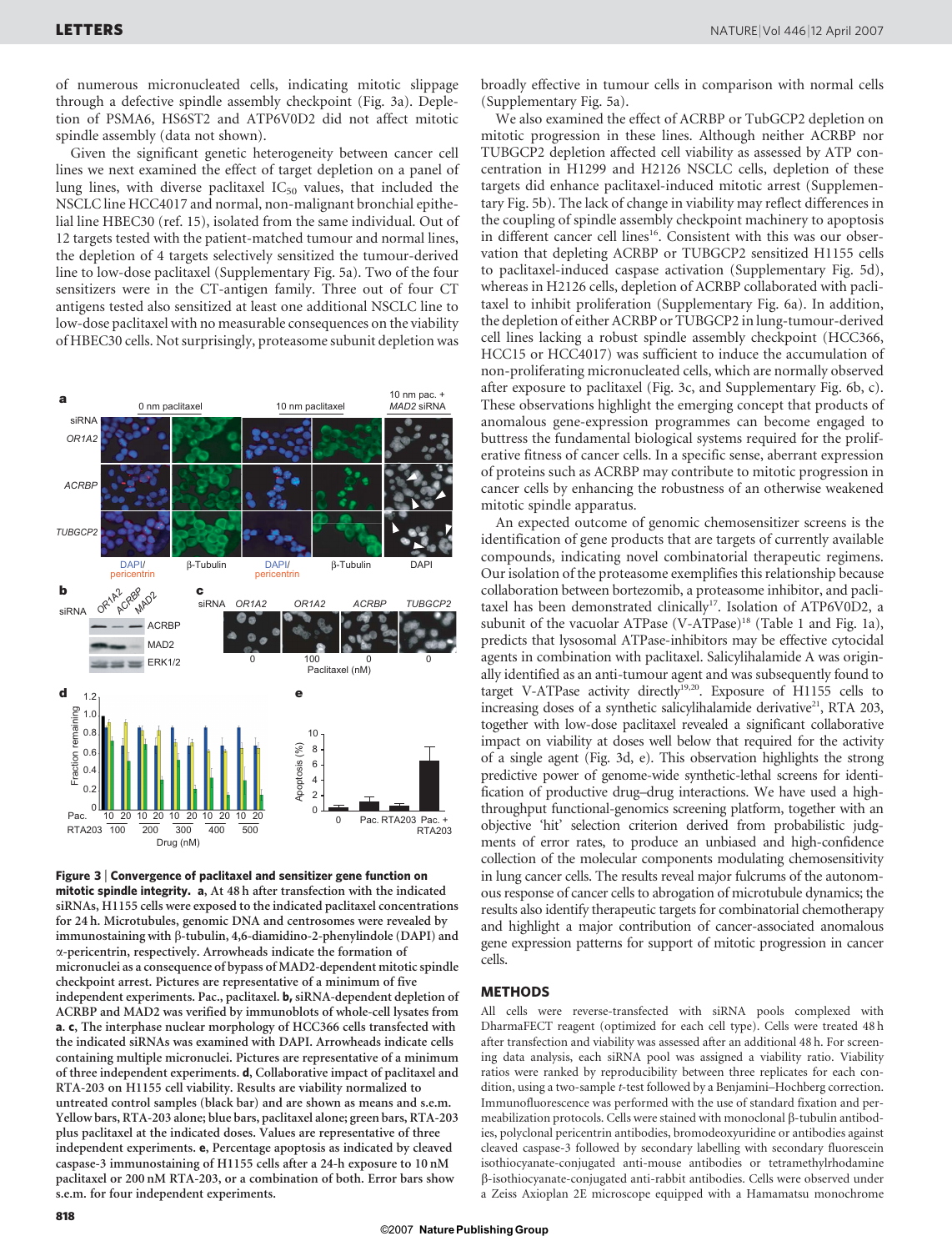digital black-and-white camera and Open Lab Software. Quantitative polymerase chain reaction was performed on RNA extracted from all cells with the Roche LightCycler System or the 7900HT Fast Real-Time PCR System with primers flanking at least two siRNA target sequences and lying on separate exons. Growth inhibition assays were performed with a Sulphorhodamine B protocol on cells treated for 48 hours with the indicated drugs<sup>22</sup>. For colony formation assays, transfected and treated cells were replated and stained with Geimsa 5 days later. Immunoblots were performed on whole-cell lysates from H1155 cells with the use of standard protocols.

A detailed description of the screening strategy and statistical analysis is given in Supplementary Fig. 1 and Supplementary Methods. Optimized transfection protocols and growth conditions for the multiple cell lines used in this study are described in Supplementary Table 6. siRNA sequences and reverse transcriptasemediated polymerase chain reaction primers are described in Supplementary Tables 5 and 7. Methods for standard viability assays and quantification of mitotic progression are also included in Supplementary Methods.

#### Received 26 October 2006; accepted 20 February 2007.

- 1. Green, D. R. & Evan, G. I. A matter of life and death. Cancer Cell 1, 19–30 (2002). 2. Chien, Y. & White, M. A. RAL GTPases are linchpin modulators of human tumour-
- cell proliferation and survival. EMBO Rep. 4, 800–806 (2003). 3. Matheny, S. A. et al. Ras regulates assembly of mitogenic signalling complexes
- through the effector protein IMP. Nature 427, 256–260 (2004). 4. Malo, N., Hanley, J. A., Cerquozzi, S., Pelletier, J. & Nadon, R. Statistical practice in
- high-throughput screening data analysis. Nature Biotechnol. 24, 167–175 (2006).
- 5. Benjamini, Y. H. Y. Controlling the false discovery rate: a practical and powerful approach to multiple testing. J. R. Statist. Soc. B 57, 2890300 (1995).
- 6. Allison, D. B., Cui, X., Page, G. P. & Sabripour, M. Microarray data analysis: from disarray to consolidation and consensus. Nature Rev. Genet. 7, 55–65 (2006).
- 7. Wit, E. & McClure, J. Statistical adjustment of signal censoring in gene expression experiments. Bioinformatics 19, 1055–1060 (2003).
- 8. Benjamini, Y. & Hochberg, Y. Controlling the false discovery rate: a practical and powerful approach to multiple testing. J. R. Statist. Soc. B 57, 289–300 (1995).
- 9. Jordan, M. A. & Wilson, L. The use and action of drugs in analyzing mitosis. Methods Cell Biol. 61, 267–295 (1999).
- 10. Moritz, M. & Agard, D. A. Gamma-tubulin complexes and microtubule nucleation. Curr. Opin. Struct. Biol. 11, 174–181 (2001).
- 11. Jordan, M. A. & Wilson, L. Microtubules as a target for anticancer drugs. Nature Rev. Cancer 4, 253–265 (2004).
- Scanlan, M. J., Simpson, A. J. & Old, L. J. The cancer/testis genes: review, standardization, and commentary. Cancer Immun. 4, 1–15 (2004).
- 13. Toschi, L., Finocchiaro, G., Bartolini, S., Gioia, V. & Cappuzzo, F. Role of gemcitabine in cancer therapy. Future Oncol. 1, 7–17 (2005).
- 14. Weaver, B. A. & Cleveland, D. W. Decoding the links between mitosis, cancer, and chemotherapy: The mitotic checkpoint, adaptation, and cell death. Cancer Cell 8, 7–12 (2005).
- 15. Ramirez, R. D. et al. Immortalization of human bronchial epithelial cells in the absence of viral oncoproteins. Cancer Res. 64, 9027–9034 (2004).
- 16. Rieder, C. L. & Maiato, H. Stuck in division or passing through: what happens when cells cannot satisfy the spindle assembly checkpoint. Dev. Cell 7, 637–651 (2004).
- Davies, A. M. et al. Bortezomib-based combinations in the treatment of nonsmall-cell lung cancer. Clin. Lung Cancer 7 (Suppl 2), S59–S63 (2005).
- 18. Kawasaki-Nishi, S., Nishi, T. & Forgac, M. Proton translocation driven by ATP hydrolysis in V-ATPases. FEBS Lett. 545, 76-85 (2003).
- 19. Boyd, M. R. et al. Discovery of a novel antitumor benzolactone enamide class that selectively inhibits mammalian vacuolar-type  $(H^+)$ -ATPases. J. Pharmacol. Exp. Ther. 297, 114–120 (2001).
- 20. Xie, X. S. et al. Salicylihalamide A inhibits the VO sector of the V-ATPase through a mechanism distinct from bafilomycin A1.J. Biol. Chem. 279,19755–19763 (2004).
- 21. Wu, Y., Liao, X., Wang, R., Xie, X. S. & De Brabander, J. K. Total synthesis and initial structure–function analysis of the potent V-ATPase inhibitors salicylihalamide A and related compounds. J. Am. Chem. Soc. 124, 3245–3253 (2002).
- 22. Skehan, P. et al. New colorimetric cytotoxicity assay for anticancer-drug screening. J. Natl Cancer Inst. 82, 1107–1112 (1990).

Supplementary Information is linked to the online version of the paper at www.nature.com/nature.

Acknowledgements This work was supported by grants from the National Cancer Institute, the Robert E. Welch Foundation, the Susan G. Komen Foundation, the Department of Defense Congressionally Directed Medical Research Program and the National Cancer Institute Lung Cancer Specialized Program of Research Excellence.

Author Information Reprints and permissions information is available at www.nature.com/reprints. The authors declare no competing financial interests. Correspondence and requests for materials should be addressed to M.A.W. (michael.white@utsouthwestern.edu).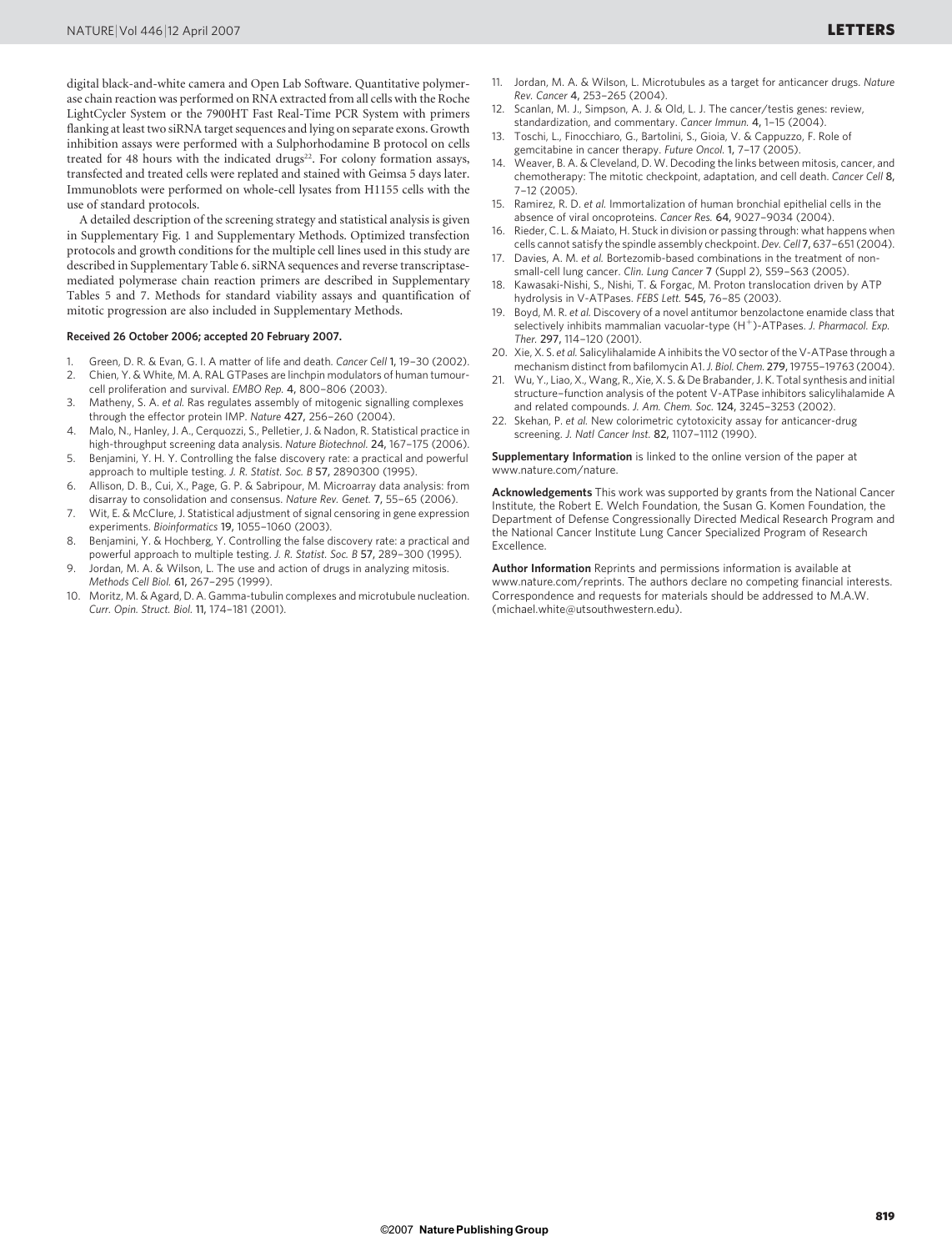### SUPPLEMENTARY INFORMATION

Supplemental Figure 1: Genome-wide chemosensitization screen. A. Efficient protein depletion under conditions of high-throughput siRNA transfection of H1155 was validated by immunoblot analysis of the indicated proteins from whole cell lysates. B. Workflow for the primary triplicate two-condition analysis. C. A sample of 5 paclitaxel dose-response curves from daily control plates produced during the primary screen. Values represent viability normalized to untreated samples. D. Frequency distribution of viability ratios (survival in paclitaxel/survival in carrier) resulting from each of 21,127 siRNA pools. E. Schematic of the protocol derived to define high confidence paclitaxel-sensitizing targets:

#### *Data processing and analysis procedure*

A blinded data analyst carried out data processing and analysis independently of gene annotations. The following steps were performed:

- 1. Each measurement of a specific well was first normalized by plate reference well (measurement of each experimental well was divided by the reference well of the plate). The biological replicates (three for each condition) were averaged (Average<sub>paclitaxel</sub>, Average<sub>carrier</sub>; Supplemental Table 1).
- 2. For each gene, a two sample t-test (with pooled variance) was performed, using standard operations in GeneSpring and SAS, to determine whether there was a significant difference between the averaged values under the two experimental conditions. A P-value was then recorded (Supplemental Table 1).
- 3. With the 20,960 P-values generated in step 2, Benjamini-Hochberg's method to control the false discovery rate (FDR) was performed  $5^{-7}$ , again using standard operations in GeneSpring and SAS. The essence of this method is to inflate the raw *p*-values based on their rank in the distribution of all the P-values. Let  $P(i)$  = the *p*-value of gene *i*, let *i* = rank of  $P(i)$  in the distribution, let  $m =$  total number of comparisons (i.e. genes in the genome, in our case,  $m=20,960$ ) and let  $q^*$  = false discovery rate, the FDR for the *i th* gene FDR(*i*)= *P*(*i*) (*m*/*i*). Since we pre-specified the FDR criterion as FDR≤0.05, genes with a FDR less or equal to 0.05 were selected (Supplemental Table 2).
- 4. In order to take the magnitude of response into account, the 20,960 viability ratios (Average<sub>paclitaxel</sub>/Average<sub>carrier</sub>; Supplemental Table 1) were sorted in ascending order and the genes with a fold change among the lowest 2.5 percentile of the fold change distribution were selected (Supplemental Table 3). Genes that were identified by both step 3 (FDR≤0.05) and step 4 (fold change among the lowest 2.5%) were included in the high priority hit list for further validation and functional tests (Table 1).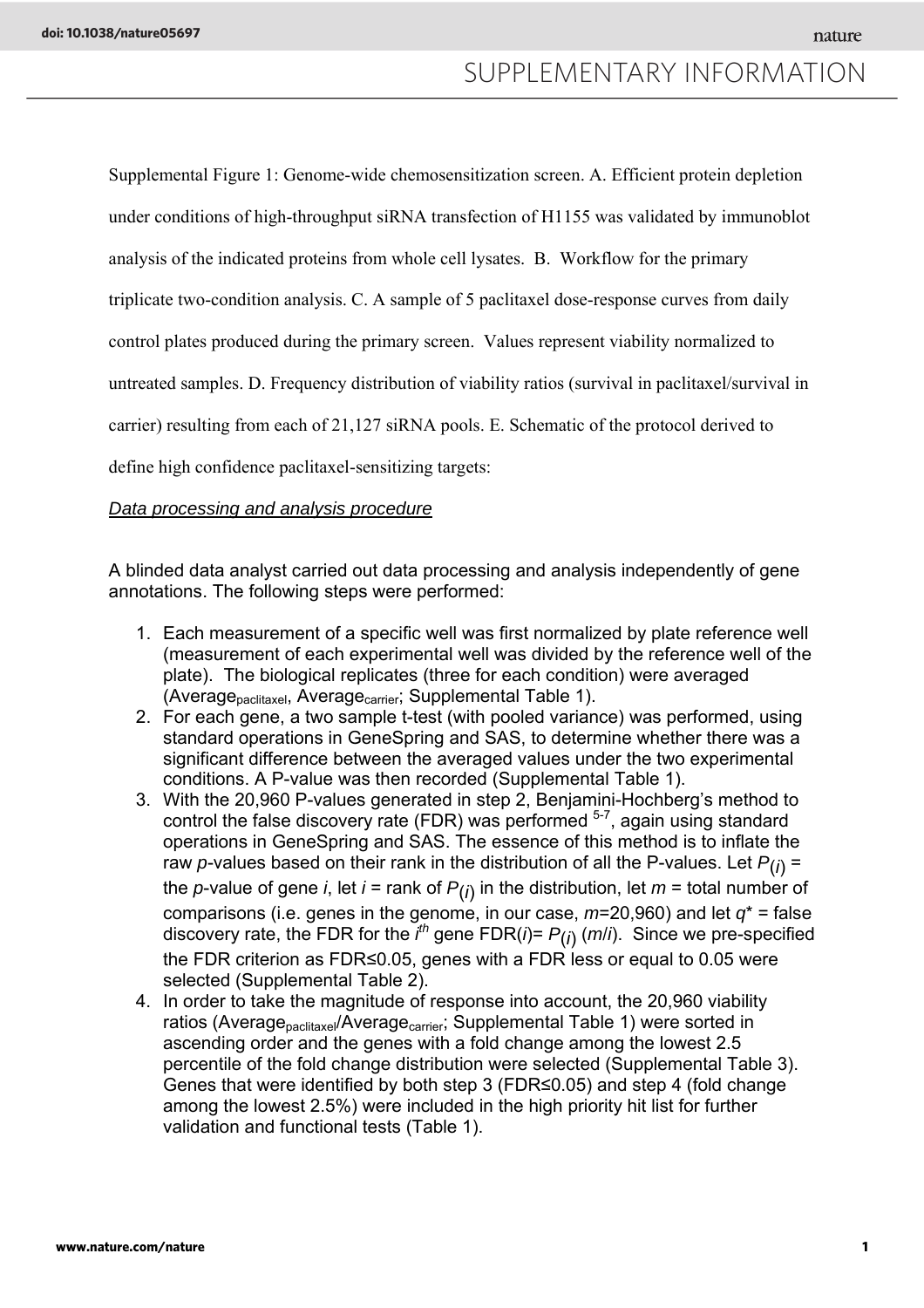F. Frequency distribution for carrier and paclitaxel treated cells transfected with 21,127 genes.

Supplementary Figure 2. A. qPCR analysis of gene expression in H1155 cells transfected with indicated siRNAs pools. Error bars represent standard deviation among replicates. Values are representative of a minimum of 2 independent experiments performed in duplicate. B. Individual siRNAs versus pools. Each of the 4 unique siRNAs present in the siRNA pools targeting the indicated genes were retested individually to examine consequences on H1155 paclitaxel responsiveness. Black bars (0 nm paclitaxel), white bars (10 nM paclitaxel)  $+/-$  SEM. C. As in A, except distinct pools of four more independent siRNAs were used. D. As described in A, except distinct pools of four more independent siRNAs against each gene (hit pool #2) were used. DLNB14 siRNA as in A.

Supplementary Figure 3. A. Percentage of cells remaining following gene silencing and paclitaxel treatment. H1155s were transfected with indicated siRNAs and treated with indicated doses of paclitaxel 48 hours post transfection. Cells were counted 48 hours post drug treatment. Lower panel indicates growth curve for untreated cells transfected with control siRNA. Error bars represent standard error from the mean. Values are representative of 2 independent experiments performed in duplicate B. Colony formation assay in H1155 cells following gene silencing and paclitaxel treatment. Cells were treated as in A followed by replating for 8 days. Values are standard error from the mean for 2 independent experiments.

Supplementary Figure 4. FGD4 depletion induces accumulation of mitotic figures. A. 72 hours post siRNA-transfection, cells were fixed and stained with β−Tubulin and DAPI. Mitotic figures were scored microscopically and are expressed as a percentage of total cell number examined.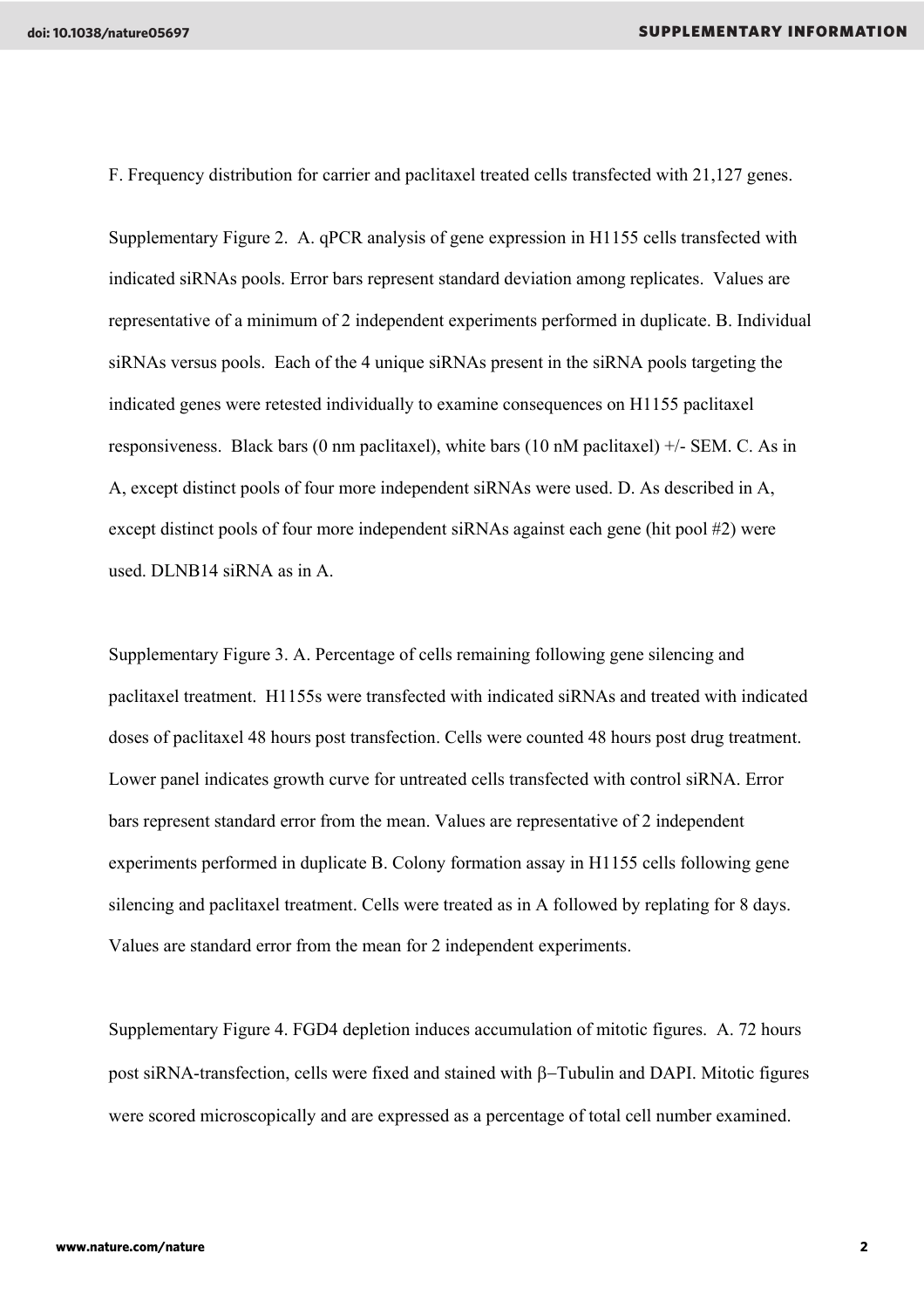Error bars indicate standard deviation from the mean from 4 independent experiments. OR1A2 siRNAs were used as a negative control.

Supplementary Figure 5. Impact of siRNA on taxol sensitivity among multiple human lung cell lines. A. siRNAs targeting the indicated genes were transfected into the indicated cell lines. 48 hours post transfection cells were treated with cell line specific paclitaxel doses that were determined to be at least 10 fold lower than otherwise sufficient to engage a response. Cells were treated as follows: 0.1 nM paclitaxel (HCC1193, HCC4017), 1.0 nM paclitaxel (H2126, H1299) or 10 nM paclitaxel (HBEC30) for 48 (H2126, HCC4017, HBEC30) or 72 (HCC1193, H1299) hours. The additional 24 hour paclitaxel exposure for HCC1193 and H1299 was required to engage apoptosis with higher paclitaxel concentrations. For comparison, HBEC30 viability is unchanged by an additional 24 hour exposure (data not shown). B. Impact of depletion of indicated genes on accumulation of mitotic figures in multiple lung cell lines. Cells were assayed 24 hours post paclitaxel treatment. H1299 and H2126s were treated with 1 nM paclitaxel. H1155s and HBEC30s were treated with 10 nM paclitaxel. Error bars are standard error from the mean. Values are representative of a minimum of 2 independent experiments performed in duplicate. C. Dose response analysis in HBEC30s that identifies 100nM paclitaxel as minimally sufficient to induce aberrant mitosis in these cells. Error bars are standard error from the mean for 3 independent experiments. Right hand panel is qPCR indicating depletion of TUBGCP2 in HBEC30s. D. Cleaved caspase-3 expression in H1155 cells transfected with indicated siRNAs and treated with paclitaxel for 48 hours at indicated concentrations.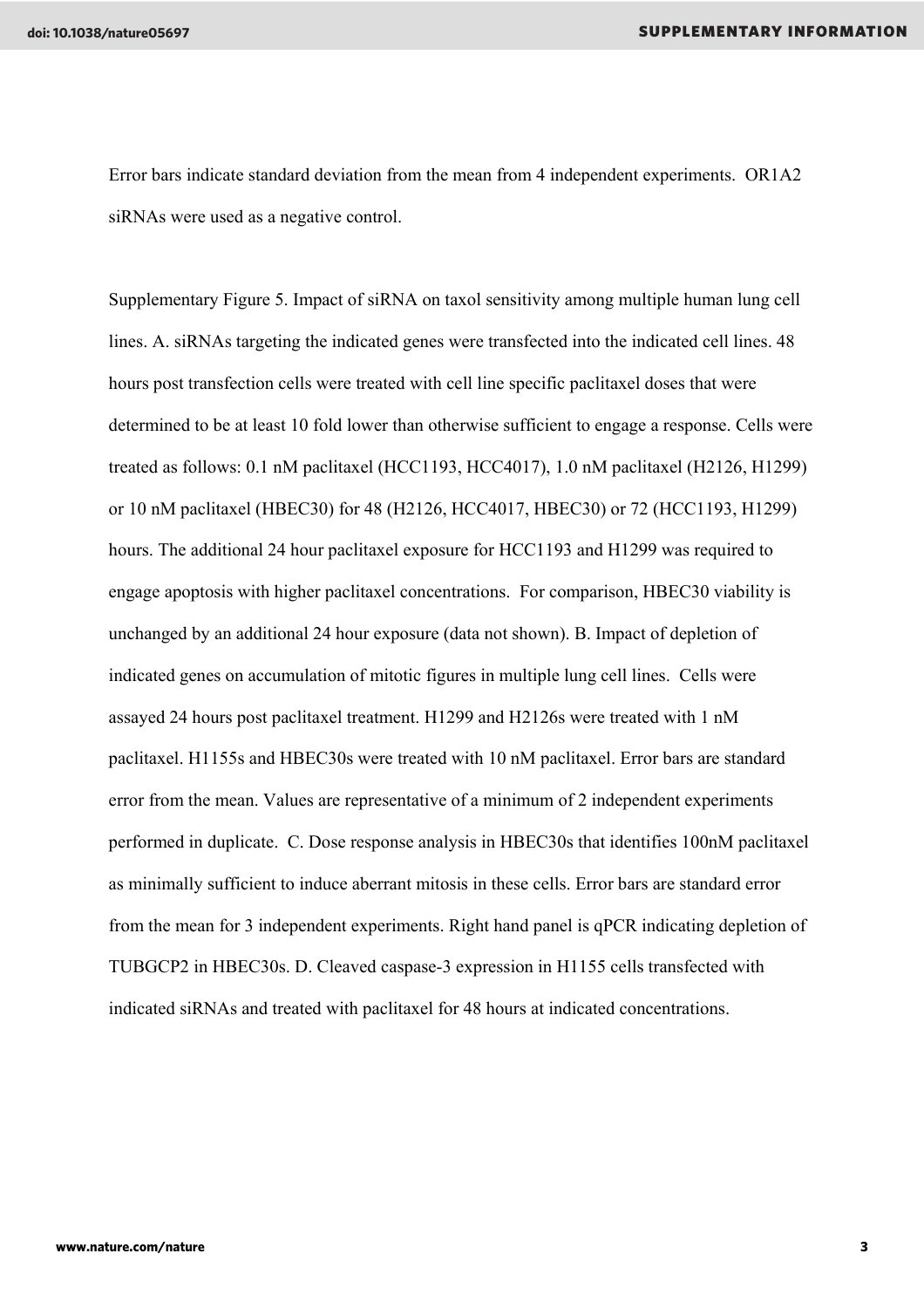Supplementary Figure 6. Impact of hit depletion on cellular phenotypes. A. % of BrdU positive H2126 cells transfected with indicated siRNAs. 48 hours post transfection, H2126s were treated with paclitaxel for 24 hours. Error bars are standard error from the mean for 2 independent experiments performed in duplicate. B. Accumulation of aberrant tetraploid nuclei (micronucleated) in cell lines transfected with indicated siRNAs and treated for 24 hours. HCC15s were treated with 0.1 nM paclitaxel. HCC4017 were treated with 1 nM paclitaxel. HCC366s were treated with 100 nM paclitaxel. Error bars represent standard error from the mean for 3 independent experiments. C. % of BrdU positive HCC366 cells transfected with indicated siRNAs. Cells were assayed 72 hours post transfection (no paclitaxel). Error bars represent standard error from the mean for 2 independent experiments.

Description of Supplementary Tables:

Supplemental Table 1: Full data set containing mean, S.D., p-values, and associated gene annotations from the genome-wide screen.

Supplemental Table 2: 5% FDR gene list.

Supplemental Table 3: 2.5 percentile gene list.

Supplemental Table 4: *p*-values and FDR values for genes described in Figure 2.

Supplemental Table 5: siRNA sequences corresponding to the HC hit list.

Supplemental Table 6: Transfection conditions for all cell lines used in this study.

Supplemental Table 7: Primer sequences used for quantitative rtPCR.

#### **Supplemental Methods**

Cells and Reagents: The cancer cell lines used are all of NSCLC origin: NCI-H1155 (lymph node metastasis), HCC366 (primary tumor), HCC193 (pleural effusion), NCI-H1299 (lymph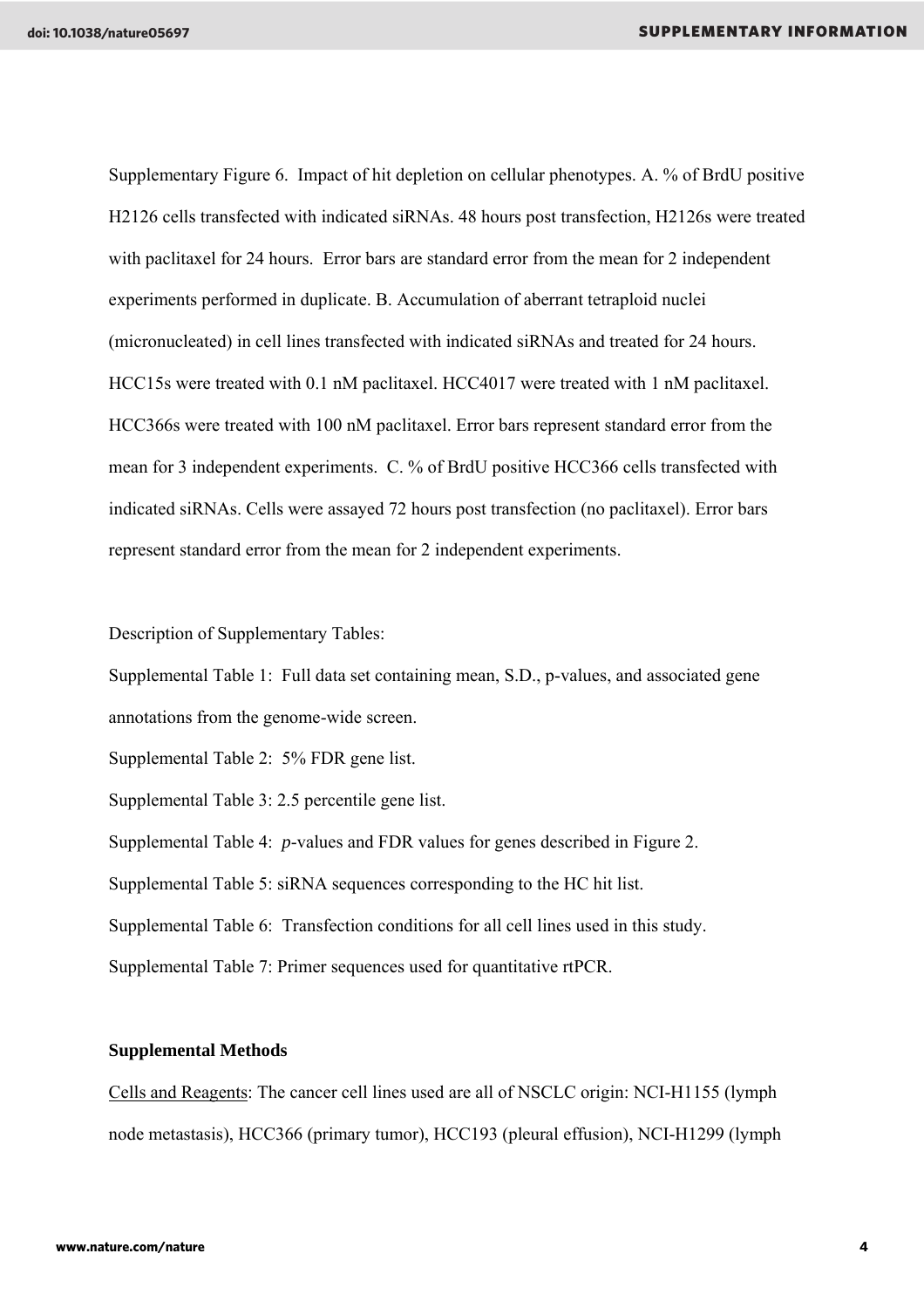node metastasis), HCC15 (lymph node metastasis), HCC4017 (primary tumor), and were maintained in RPMI (Gibco) + 5 % FBS (Atlanta Biologicals) and 1X Antibiotic/Anitmycotic (Gemini) . Non-tumorigenic human bronchial epithelial cells, HBEC3-KT, HBEC30-KT and HBEC34-KT, were derived from histologically normal bronchus as described<sup>22</sup>. HCC4017 and HBEC30-KT were derived from the same patient. Paclitaxel was purchased from Sigma. Vinorelbine (Sicor Pharmaceuticals) and Gemzar (Gemcitabine HCl, Eli Lilly) were purchased from the UTSW pharmacy. A genome-wide synthetic siRNA library (Dharmacon set  $#G$ -005000-01), corresponding to all unique genes present in the human RefSeq database V5.0, was arrayed in columns 2-11 on 96-well microtiter plates. Each well contained a 2 nmole mixture of 4 different synthetic siRNA duplexes against a single gene target. We compiled gene annotations for each siRNA pool from the SOURCE (http://genome-www5.stanford.edu/cgibin/source/sourceSearch) and UCSC genome browser (http://genome.ucsc.edu/index.html) databases and incorporated these into a single Microsoft Excel file (Supplementary Table 1). The annotations include array location, barcode, target gene ontology, target gene chromosomal location, target gene names and aliases, target gene accession number, target gene Unigene number, and target gene LocusLink number. SiRNA sequences used to target the 87 genes identified as high-confidence paclitaxel-sensitizer genes are listed in supplementary Table 4. Antibodies: MAD2 (Medical and Biological Laboratory), ERK1/2 (Santa Cruz), CDK2 (Santa Cruz), E-Cadherin (BD Transduction Labs), RalA (BD Transduction Labs), Cleaved caspase-3 (Cell Signalling). Anti-sp32 (ACRBP) was a kind gift from Janice Bailey.

Transfection Protocol: For high throughput transfection, 8 pmoles of each siRNA pool in a volume of 30 ul of RPMI was delivered to each of 6 assay plates/ master plate using a Biomek FX robotic liquid handler (Beckman Coulter). 0.4 ul of Dharmafect 1 (Dharmacon) in 9.6 ul of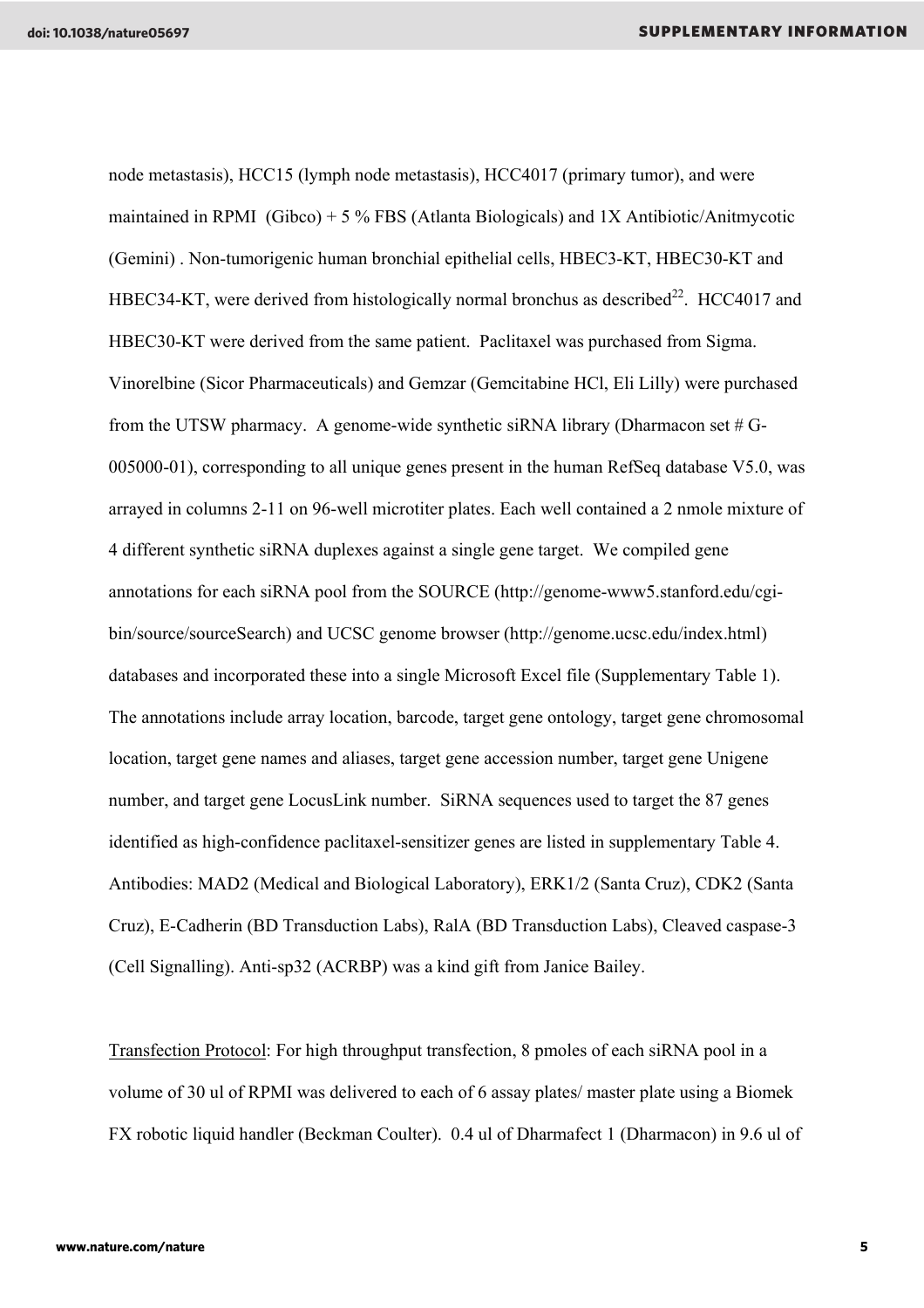RPMI was then delivered to each well using a TiterTek Multidrop. Following a 20 -30 minute incubation,  $1 \times 10^4$  NCI-H1155 cells from a trypsin-mediated single-cell suspension were delivered to the siRNA/liposome complexes in a total volume of 200 ul. Plates were incubated for 48 hours at 37°C/5% CO<sub>2</sub> after which a Hydra 96 (Robbins-Scientific) was used to removed 150 ul of the medium. 50 ul of fresh media or fresh media+20 nM paclitaxel in media was then delivered by Multidrop. Following an additional 48 hours incubation at  $37^{\circ}C/5\%$  CO<sub>2</sub>, 15 ul of Cell-Titer Glo Reagent (CTG) (Promega) was delivered to each well and incubated according to manufacturer protocol. Luminescence was recorded using an Envision Plate Reader (Perkin Elmer). All other transfection conditions were as described in Supplemental Table 6.

Statistical Analysis: Raw luminescence values collected from the high throughput screen were normalized to internal reference control samples (cells with no siRNA in wells A1-A8) on each plate to allow for plate-to-plate comparisons. Each siRNA pool was then assigned a viability ratio corresponding to mean viability in the presence of paclitaxel over mean viability in the absence of paclitaxel. Viability ratios were ranked by reproducibility among 3 replicates for each condition using a standard two-sample t-test followed by a Benjamini/Hochberg correction for multiplicity of testing23. Briefly, the later is an inflation of raw *p*-values based on their rank in the distribution- where the null hypothesis is rejected if  $P(i) \leq (i/m)q^*$  (let  $P(i)$  = the *p*-value of gene *i*, let *i* = rank of  $P(i)$  in the distribution, let  $m =$  total number of comparisons (i.e. genes in the genome) and let  $q^*$  = false discovery rate). FDR values (false discovery rate) were therefore calculated as  $FDR(i) = P(i)$  (*m*/*i*). *P*-values for significance of enrichment of hits with related function were calculated by hypergeometric distribution using SAS.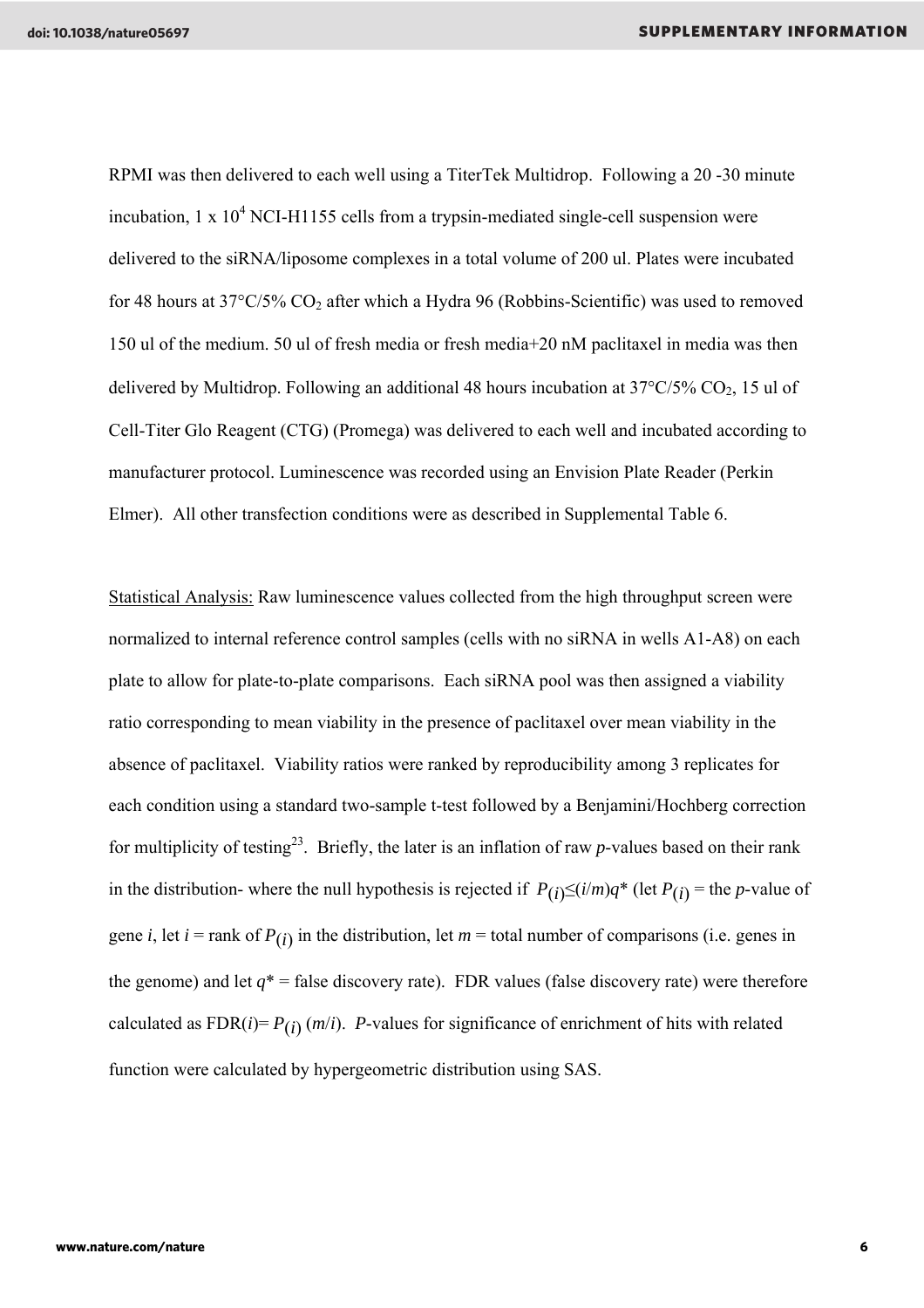Immunofluorescence: Lung cancer cells were reverse transfected onto glass coverslips in 24-well dishes (see Supplementary Table 6 for cell numbers and transfection reagent).  $4.2 \times 10^5$  HBEC cells were plated on glass coverslips in 35 mm<sup>2</sup> dishes and forward transfected with 100 nM siRNA using Oligofectamine (Invitrogen) according to manufacturer's protocol. All cells were incubated for 48 hours at 37°C/5%CO2. Media was then removed and replaced with fresh media with or without paclitaxel. Following an additional 24 hour incubation at  $37^{\circ}C/5\%CO_2$ , cells were fixed in 3.7 % Formaldehyde for a minimum of 15 minutes. Following 2 washes with 1x PBS, cells were permeabilized in 0.5 % TX-100 for 10 minutes and blocked in 1X PBS with 5 % BSA and 0.1 % Tween-20 (PBTA) for a minimum of 15 minutes. Coverslips were then incubated with a 1:100 dilution of monoclonal β-tubulin (Sigma), and either a 1:200 dilution rabbit polyclonal pericentrin (Abcam) or cleaved-caspase-3 (Cell Signaling) followed by extensive washing and incubation with a 1:100 dilution of FITC-anti-mouse, TRITC anti-rabbit (Jackson Immunoresearch) or 1:1000 dilution of Alexa-Fluor 594 and 488 (Invitrogen). Following 3 washes with PBTA, cells were mounted using a DAPI mounting medium (Vector Labs). For BrdU staining, cells were treated with 40 nM BrdU for 8 hours prior to fixing in 3.7 % HCHO. Cells were then permeabilized with acetone at -20°C for 5 minutes. DNA was denatured using 10 N HCl for 10 minutes. Cells were blocked in PBTA for a minimum of 10 minutes followed by incubation with a 1:40 dilution of Alexa-Fluor-488-FITC for 1 hour at room temperature. Following 3 washes with PBTA, cells were mounted as described above. Cells were visualized using an Axioplan 2E microscope (Carl Zeiss) equipped with a Hamamatsu monochrome digital black and white camera and Open Lab Software (Improvision).

 $qPCR$ : 6 x 10<sup>5</sup> NCI-H1155 cells were transfected in 35 mm<sup>2</sup> dishes with 50 nM siRNA. HBEC cells were transfected as described above. RNA was extracted from all cells with High Pure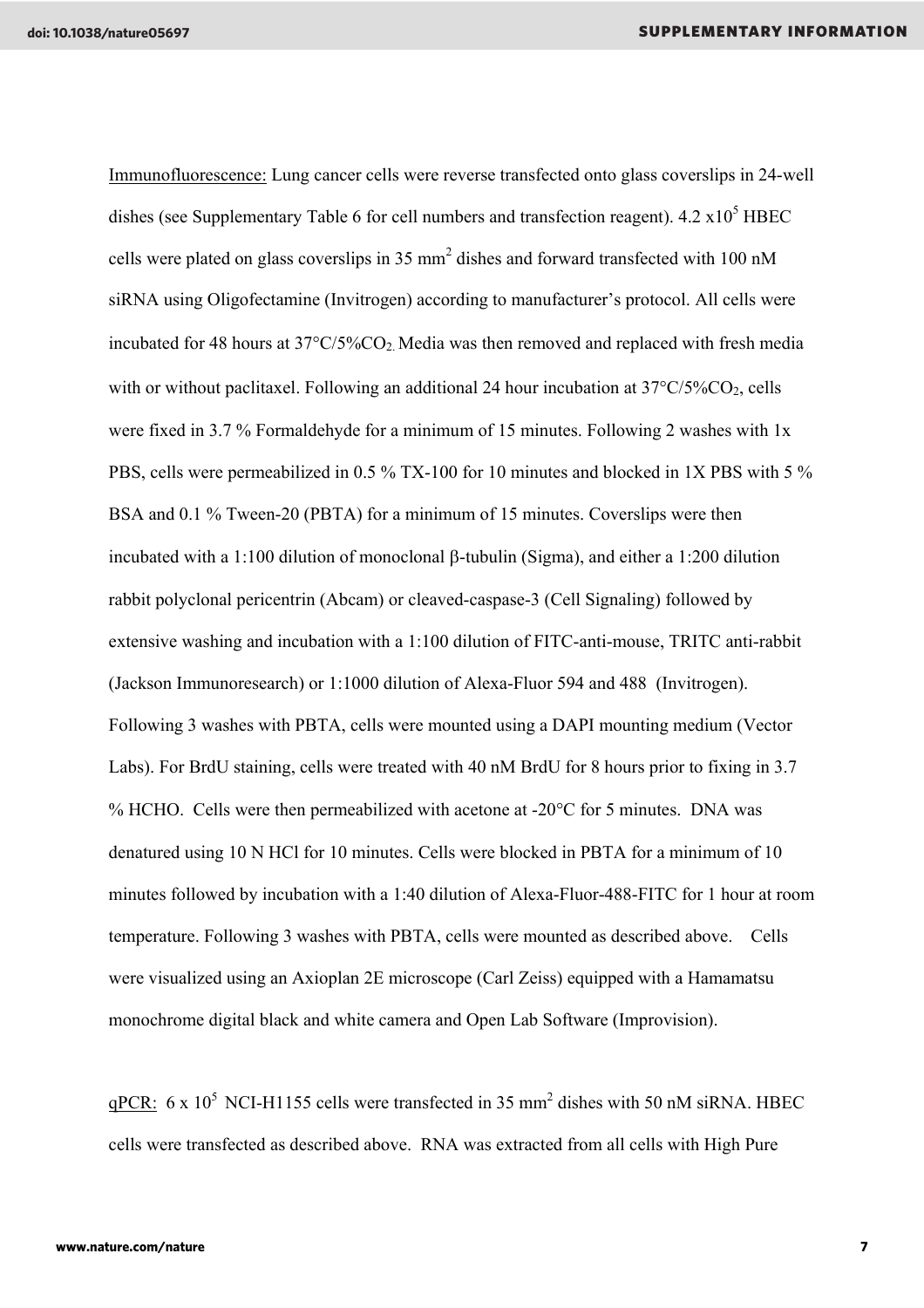RNA Isolation Kit (Roche Applied Science) according to the manufacturer's protocol 72-96 hours post-transfection. cDNA was sythesized with Super Script II Reverse Transcriptase (Invitrogen) according to the manufaturer's protocol. For cDNA synthesis of most genes, 1 ug of RNA and oligo(dT)<sub>12-18</sub> primers were used with the exception of ATP6V0D2, which required 5 ug of RNA. One fifteenth of the cDNA reaction was used with either the Roche LightCycler System and the Light Cycler FastStart DNA Master SYBR Green I (Roche Applied Systems) or the 7900HT Fast Real-Time PCR System and the SYBR Green PCR Master Mix (Applied Biosystems). Primers were chosen to flank at least two siRNA target sequences and lie on separate exons when possible. Values were normalized using GAPDH and analyzed using the relative quantification mathematical model (Pfaffl).

Growth inhibition assay: NCI-H1155 cells were seeded at a density of 5 x  $10^3$  cells/well in 96-well flat-bottom plates. Twenty-four hours later, the indicated concentrations of RTA 203 and paclitaxel were added to each well, with each combination replicated twelve times. Fortyeight hours post-treatment, cells were fixed and stained as previously described  $24$ . Briefly, cells were fixed with  $0.1\%$  (w/v) trichloroacetic acid at 4<sup>o</sup>C for 1 hour, washed with tap water five times and allowed to dry overnight. Dried cells were stained with 0.4% (w/v) sulfarhodamine B dissolved in 1% acetic acid for twenty minutes. Wells were washed five times with 1% acetic acid, allowed to dry, and dye was solubilized in 200 µL 10 mM Tris-base. Absorbance was read at 492 nm and growth inhibition relative to vehicle-treated cells was determined.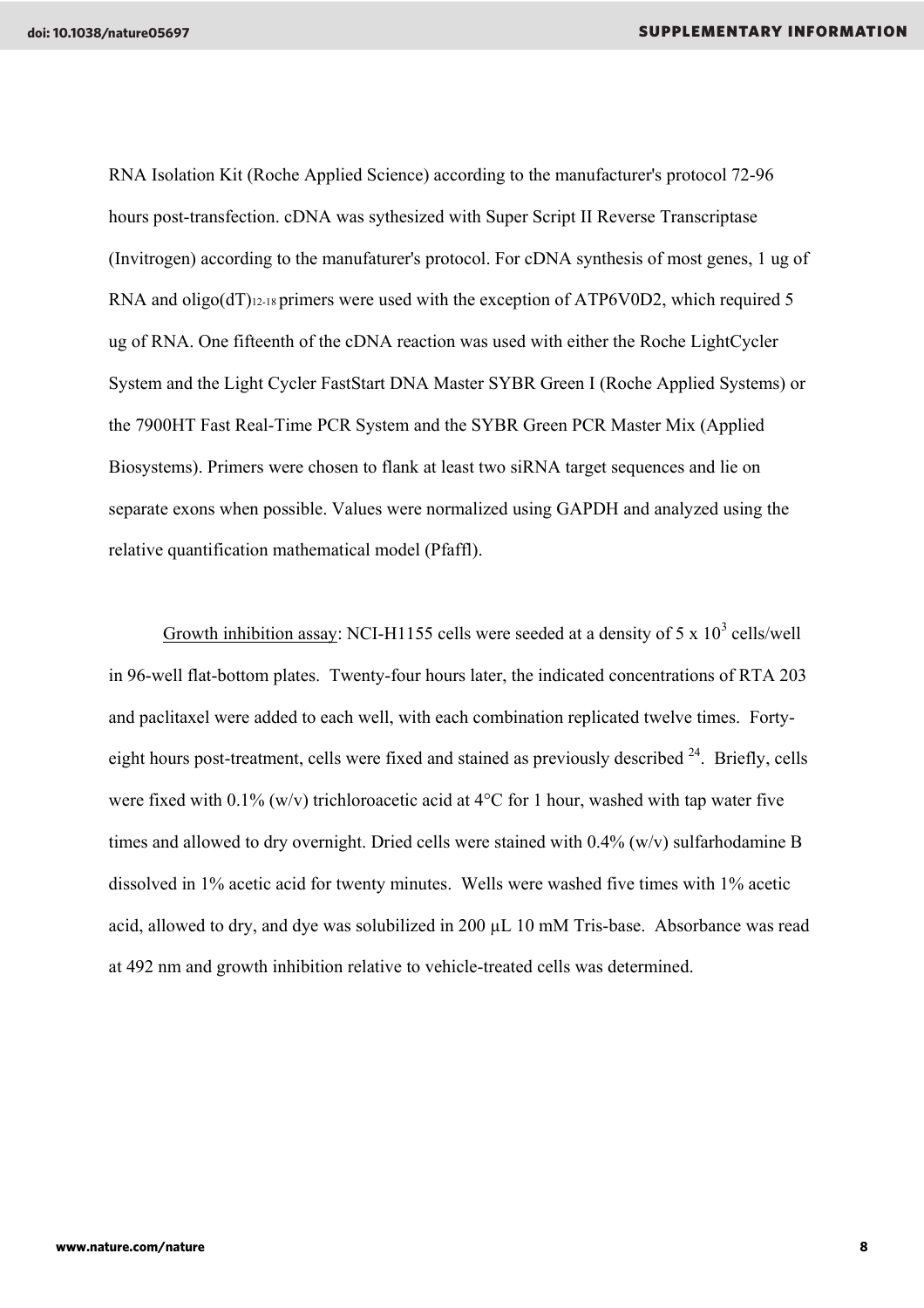#### **Supplementary Figure 1**



**c**



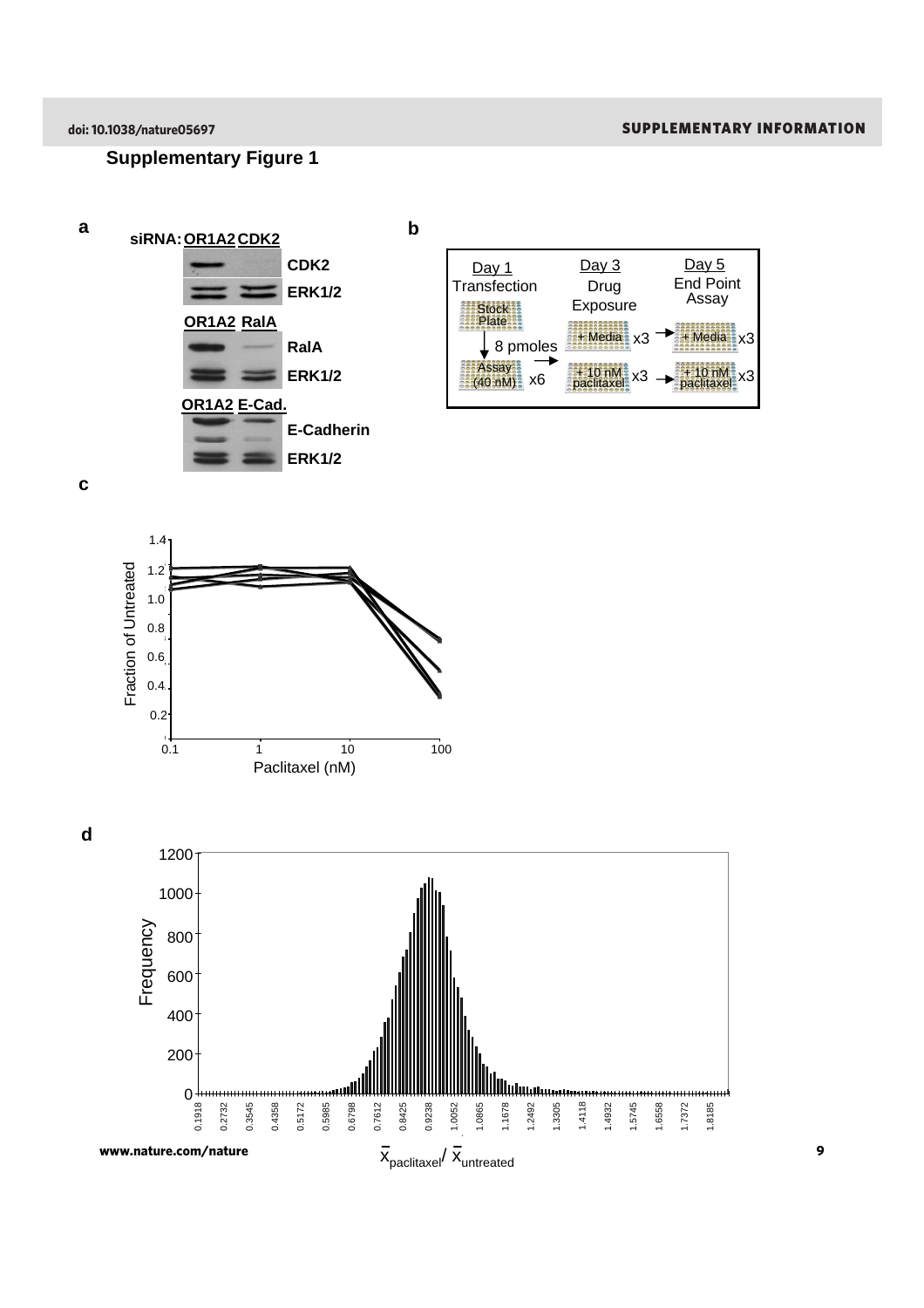**e**

### **Supplementary Figure 1**





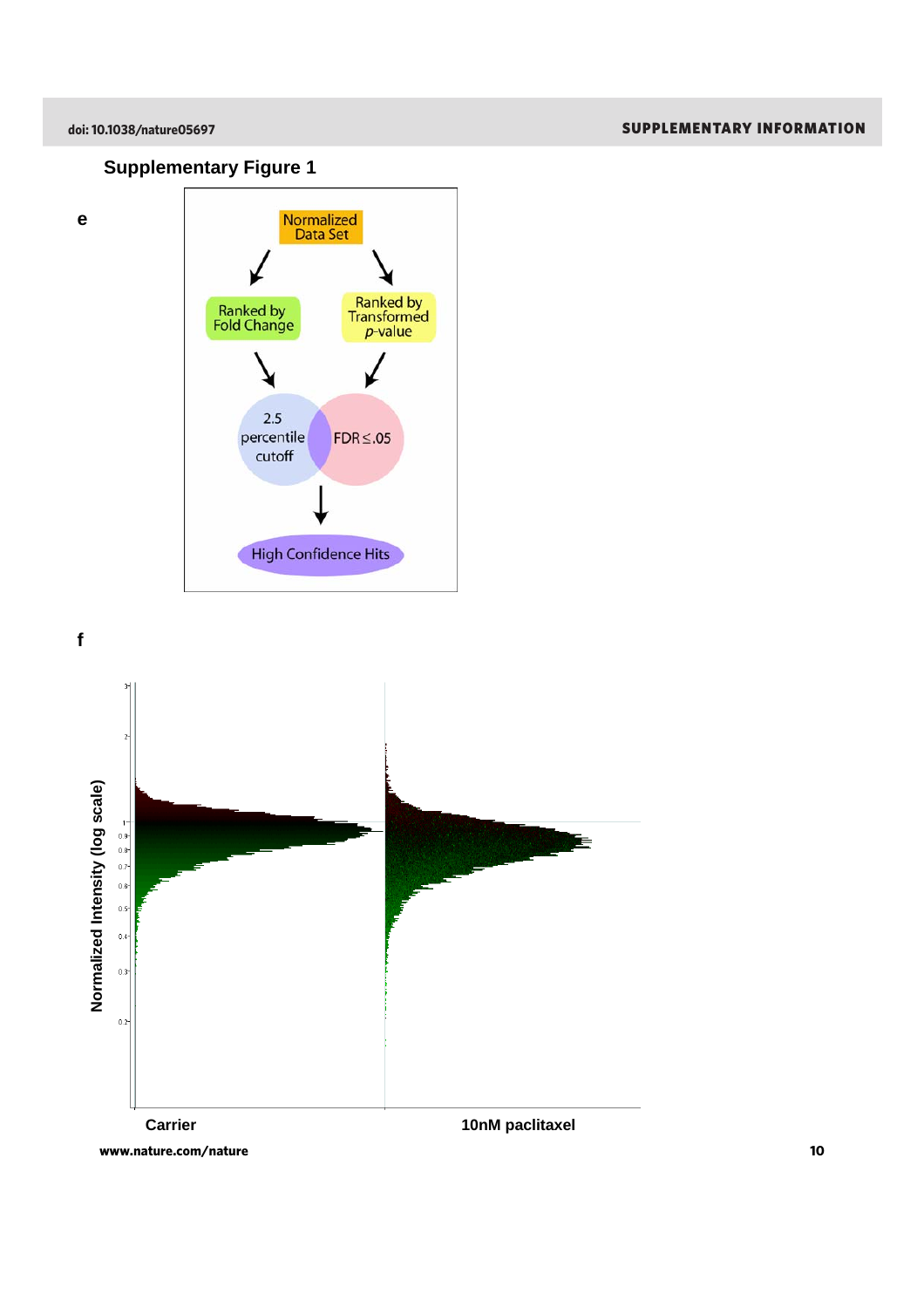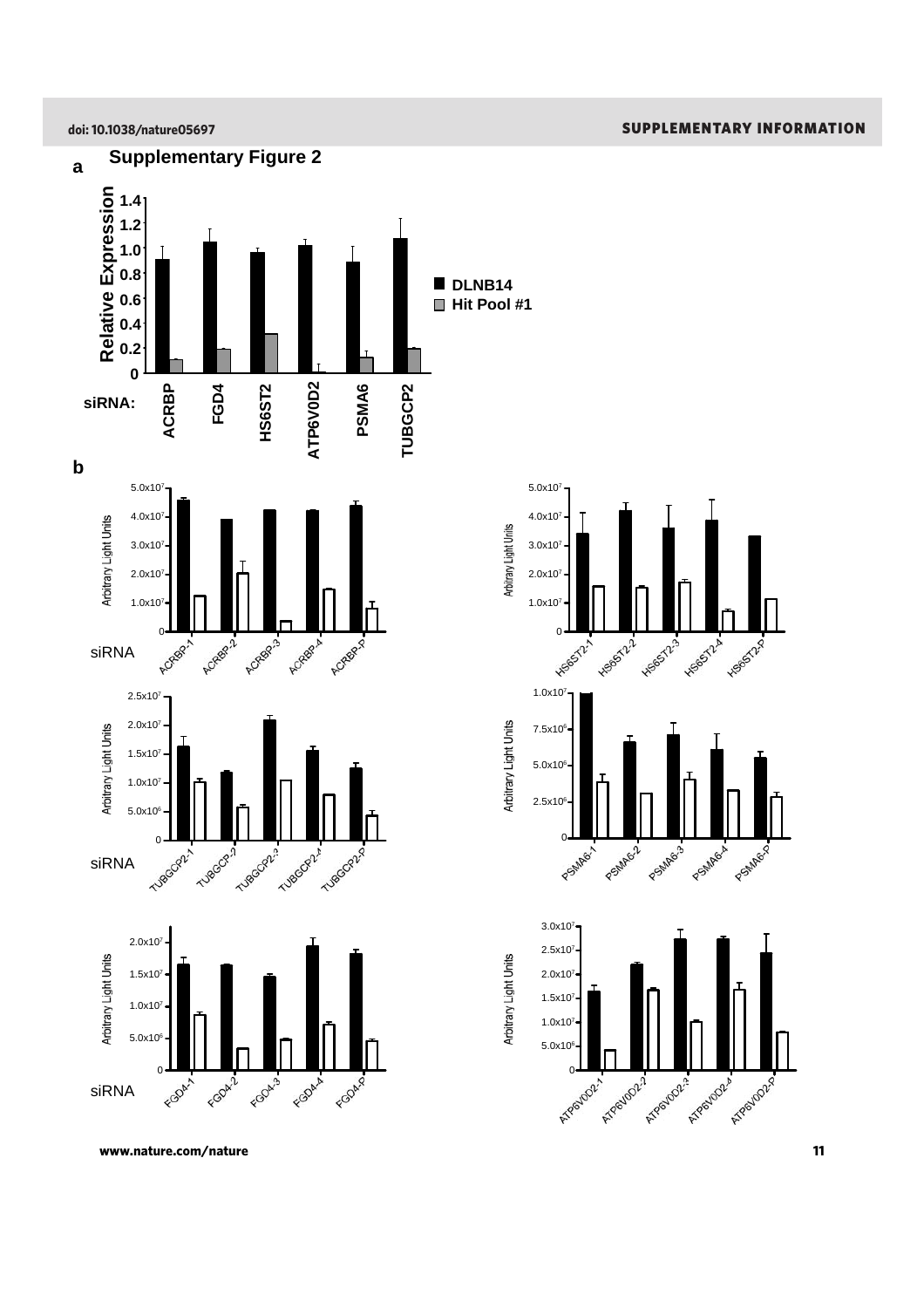#### **Supplementary Figure 2**



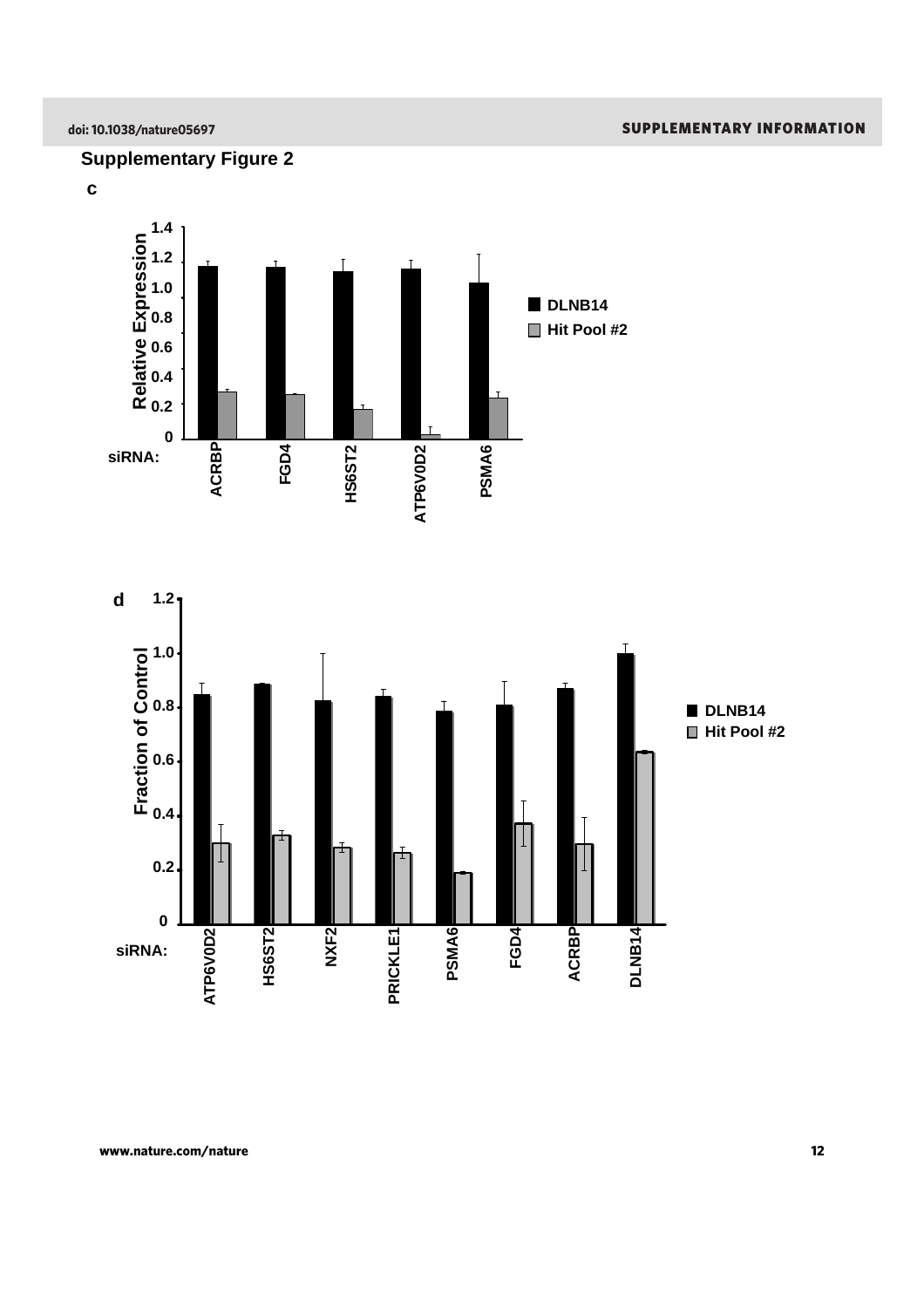

**0**



**siRNA: DLNB14 ACRBP TUBGCP2 PSMA6 ATP6V0D2 FGD4**

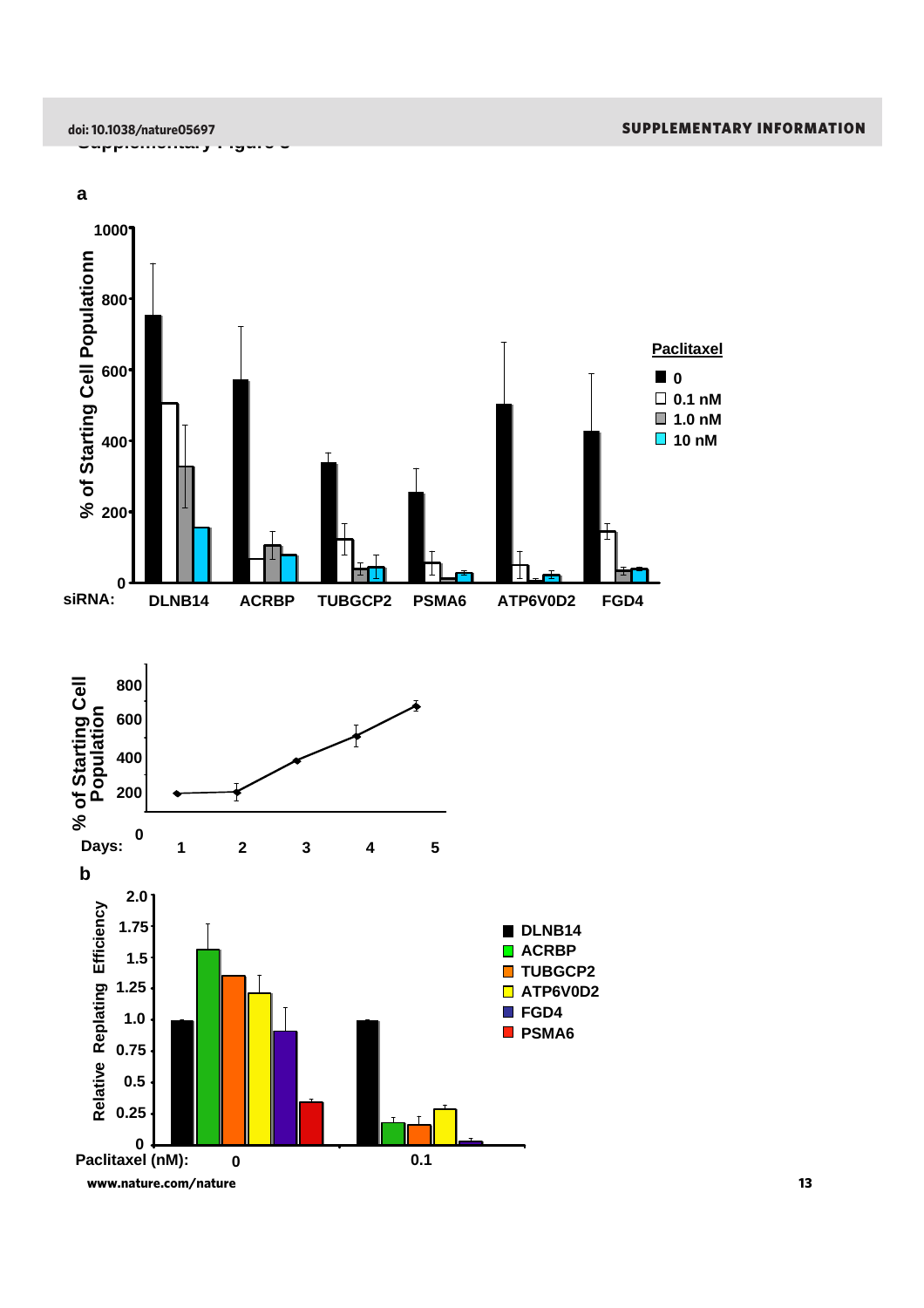### **Supplementary Figure 4**

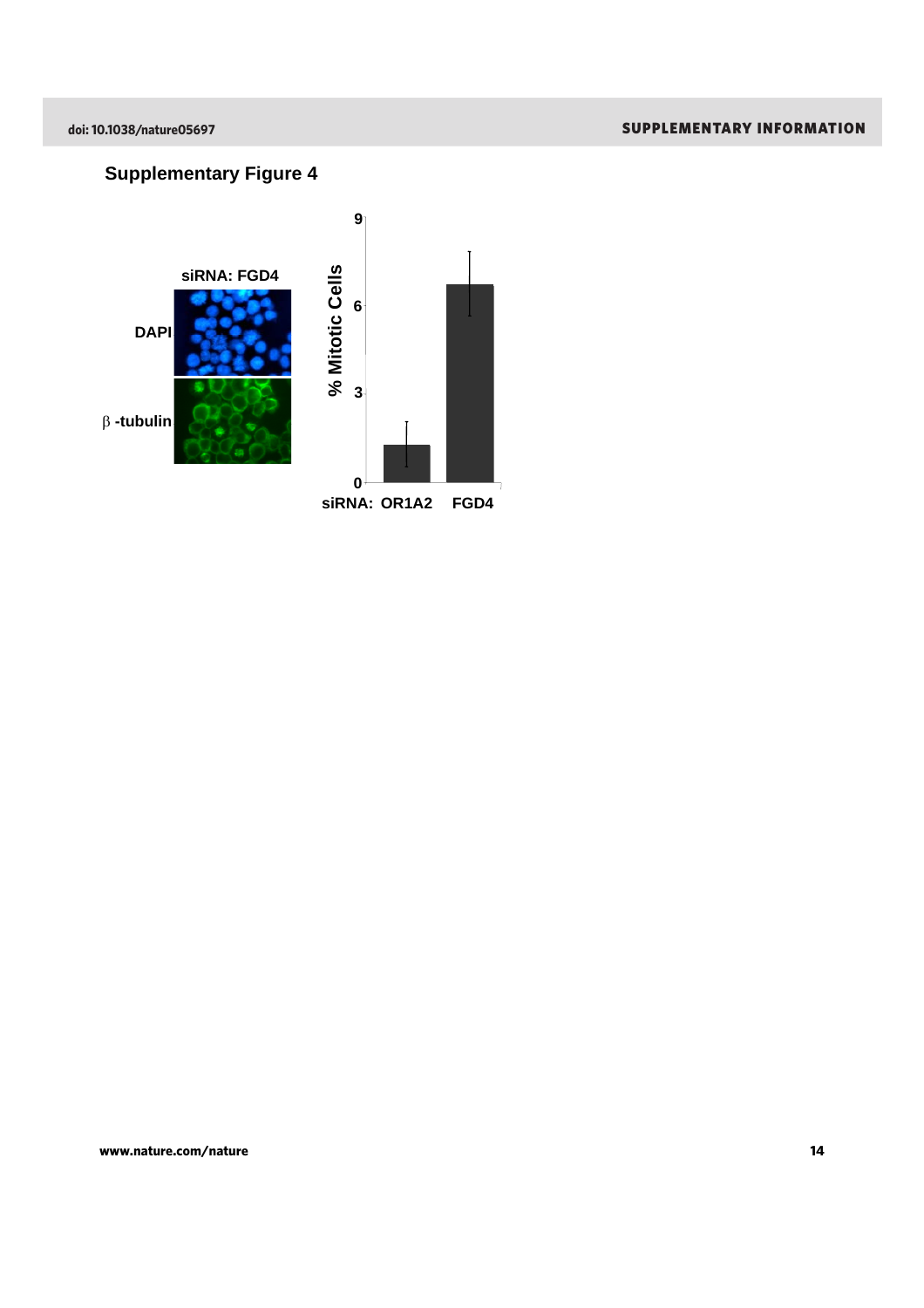